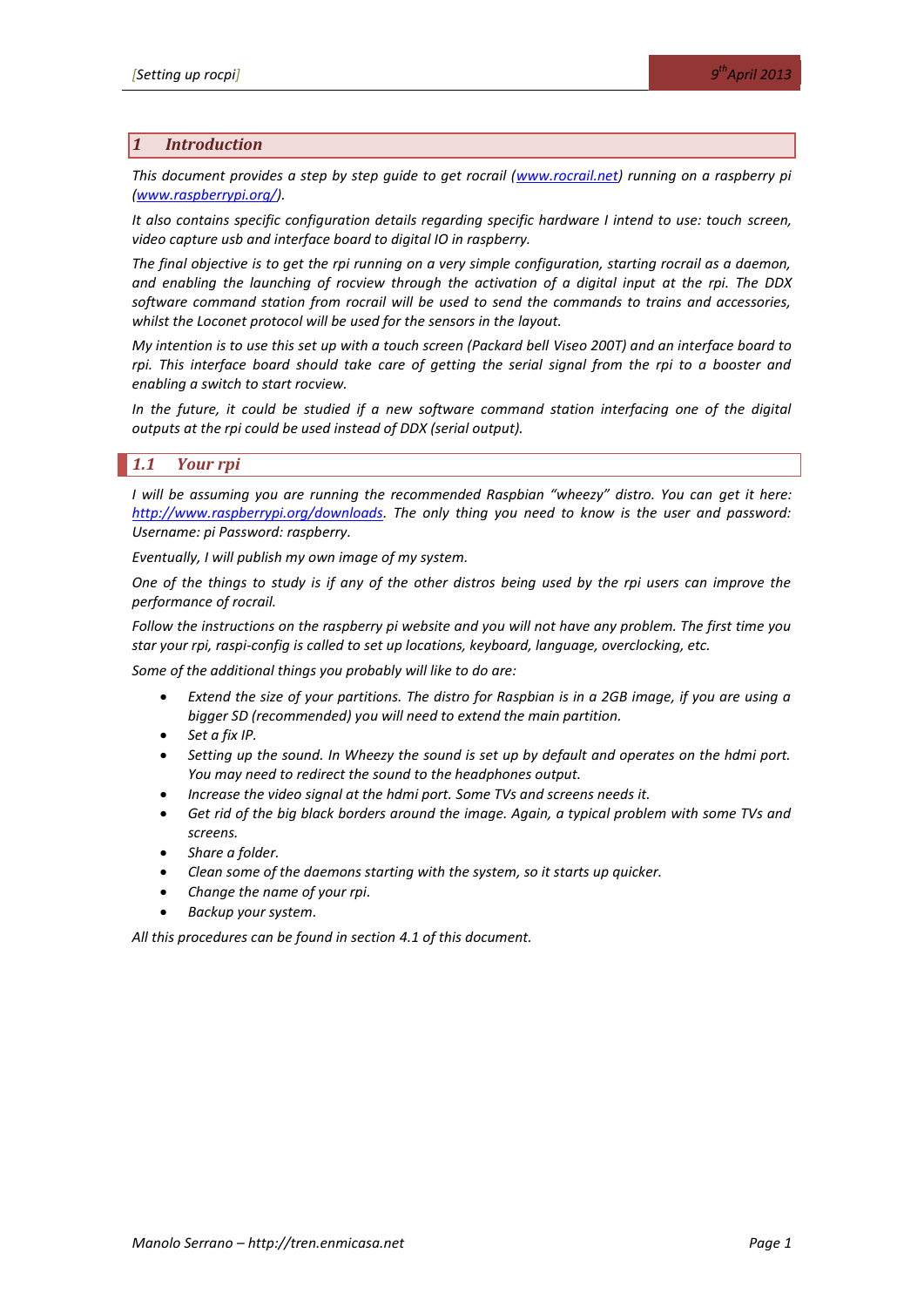#### *2 Compile Rocrail*

*I normally use windows and eclipse to compile rocrail. I am not familiar with linux, so the instructions hereafter are mainly lessons learnt when trying to get rocrail running.*

*First, I studied if cross-compiling from windows was an option. I have not found any one doing any kind of cross-compilation for rpi in windows – not without emulating the raspberry. I do think it should be possible… but I do not know how.*

*On the other hand, cross-compiling from linux seems to be a standard procedure for the people developing for the raspberry pi, so it should be possible – and easy? – to achieve it.* 

*Considering the information in the rocrail forum, and my current limited knowledge on linux, I decided to go the "easiest way" and compile directly on the rpi.*

#### *2.1 Prerequisites*

#### *2.1.1 Prepare a place to download everything*

*This is not absolutely necessary, but in order to make clear where each of the components will be downloaded and installed, it is convenient to create some folders. This guide will refer to them.*

```
cd /home/pi
mkdir rocrail
cd rocrail
mkdir source
mkdir wxGTK
```
*You should be already in your home directory (/home/pi)… pi is the name of the user, but if you have created another user, you could use it.*

# *2.1.2 Install Bazaar*

*This should be the easy part. Accept all dependencies and request to install new software.*

*sudo apt-get install bzr*

### *2.1.3 Build wxwidgets 2.8x from source*

*Source: <http://wiki.rocrail.net/doku.php?id=buildwx-en>*

*<http://forums.wxwidgets.org/viewtopic.php?f=23&t=34891>*

*1. Download:<http://prdownloads.sourceforge.net/wxwindows/wxGTK-2.8.12.tar.gz> Note that the last version may be different (2.8.x). Currently I am using 2.8.12.*

*cd/home/pi/rocrail/wxGTK*

*wget http://prdownloads.sourceforge.net/wxwindows/wxGTK-2.8.12.tar.gz* 

*2. Install gtk2-devel and all other missing development tools from your distribution!!!*

*sudo apt-get install libgtk2.0-dev*

*3. Unzip the source tarball:*

.................................... *gzip -d wxGTK-2.8.12.tar.gz*

*4. Un tar it:*

. . . . . . . . .

*tar -xf wxGTK-2.8.12.tar*

*5. Configure the compilation (this could take a while):*

```
cd wxGTK-2.8.12
/configure --enable-unicode --enable-graphics_ctx
```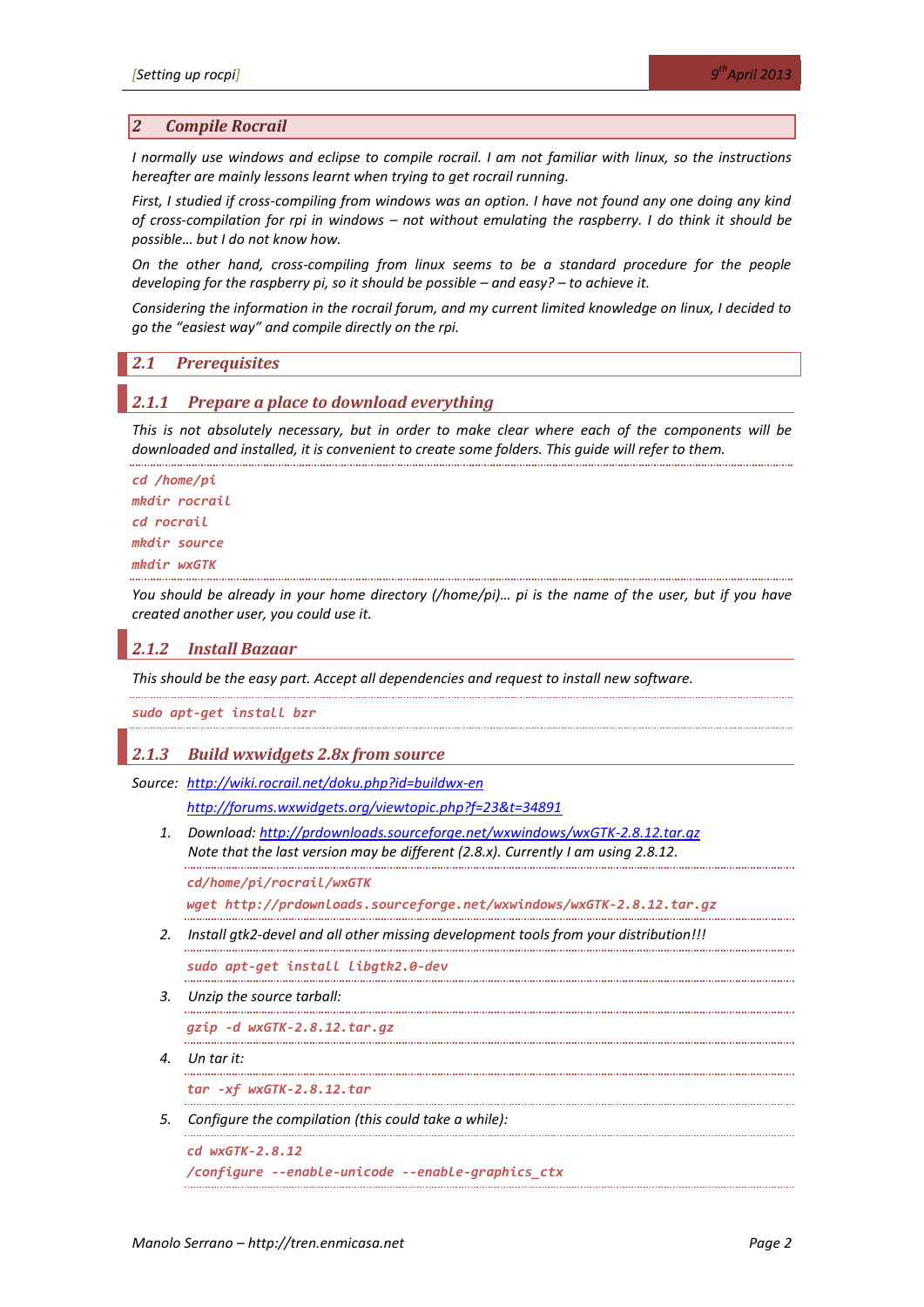#### *6. Make.*

*make*

*This could take a while (even longer than configuring).*

*7. install the wx headers and libraries:*

*sudo make install*

*8. update the ld.so.conf:*

*sudo /sbin/ldconfig*

#### *2.2 Compiling Rocrail*

*Source:<http://wiki.rocrail.net/doku.php?id=build-en>*

*This is also quite easy with the information in the rocrail web site:*

*1. Download the sources.*

```
cd /home/pi/rocrail/source
```

```
bzr checkout --lightweight https://launchpad.net/rocrail Rocrail
```
*2. Make the files.*

*cd /home/pi/rocrail/source/Rocrail make fromtar*

*3. Install.*

*cd /home/pi/rocrail/source/Rocrail*

*sudo make install*

#### *Rocrail is installed in /opt/rocrail.*

*Alternatively, if you want to build exclusively the server, you now have a nice feature:*

*1. Make the files.*

*cd /home/pi/rocrail/source/Rocrail*

*make server*

*The rest of steps remains the same.*

# *2.3 Creating a debian distribution package*

*Source:<http://wiki.rocrail.net/doku.php?id=mkdeb-en>*

*This step is completely optional, and actually I have not tried its results (feedback is welcome). There is a script to build the package already provided by rocrail. I have not been able to follow step by step the instructions, so here is a possible alternative:*

*1. Create a control file for raspberry with hard float (armhf).*

*cd /home/pi/rocrail/source/Rocrail/rocrail/package*

*cp control control-armhf*

*2. Edit this file and change the architecture to "armhf" (just to make it nice).*

*nano control-armhf* 

*If in addition you have your own rocraild files (see section [3.4.1\)](#page-7-0) you should copy them at* 

*/home/pi/rocrail/source/Rocrail/rocrail/package*

*For instance:*

*cd /opt/rocrail*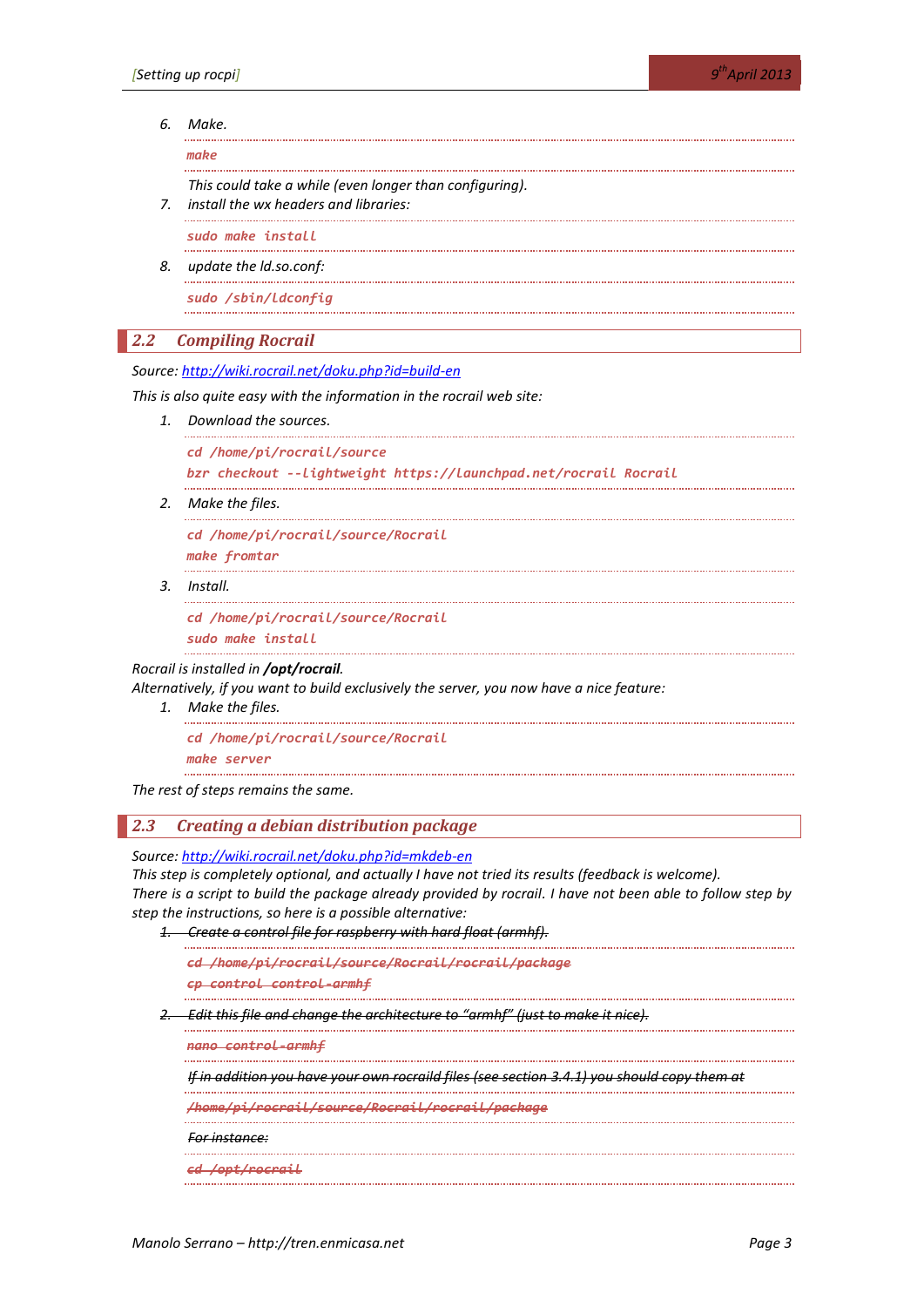*sudo cp rocraild /home/pi/rocrail/source/Rocrail/rocrail/package/ sudo cp rocraild.sh /home/pi/rocrail/source/Rocrail/rocrail/package/*

*3. The previous steps are not needed any more. Since 4th April 2013, the rocrail distribution already includes a control file for armhf. Run the script.*

*cd /home/pi/rocrail/source/Rocrail/rocrail/ ./mkdeb.sh wheezy armhf*

*Instead of wheezy, you can call it as you want… in my case "rocpsudo". The resulting file is in /home/pi/rocrail/source/Rocrail/package and looks like this: rocrail-setup-rev4082-rocpi-armhf.deb.*

*The only problem is that it is recovering the revision number from the repository in internet… so it may be the case that the revision noted in the name is not the same as the one you have compiled – depending on how long it has taken you to compile. To be sure, follow step 4.*

*4. Check the revision.*

*cd /home/pi/rocrail/source/Rocrail/common*

*nano version.h* 

*You can see there the revision you have actually compiled, and if necessary rename the file:*

*cd /home/pi/rocrail/source/Rocrail/package*

*mv rocrail-setup-rev4082-rocpi-armhf.deb rocrail-setup-rev4011-rocpi-armhf.deb*

*In the first file the old name, in the second file the new name.*

*5. Now you should be able to install the file.*

*You must ignore the dependence with libwgtk… it seems that since we have compiled it, the dependence is not correctly checked.*

```
cd /home/pi/rocrail/source/Rocrail/package/
sudo dpkg -i --ignore-depends=libwxgtk2.8-0 rocrail-setup-rev4011-rocpi-
armhf.deb
```
*You can also install the "missing package"*

*sudo apt-get install libwxgtk2.8-0*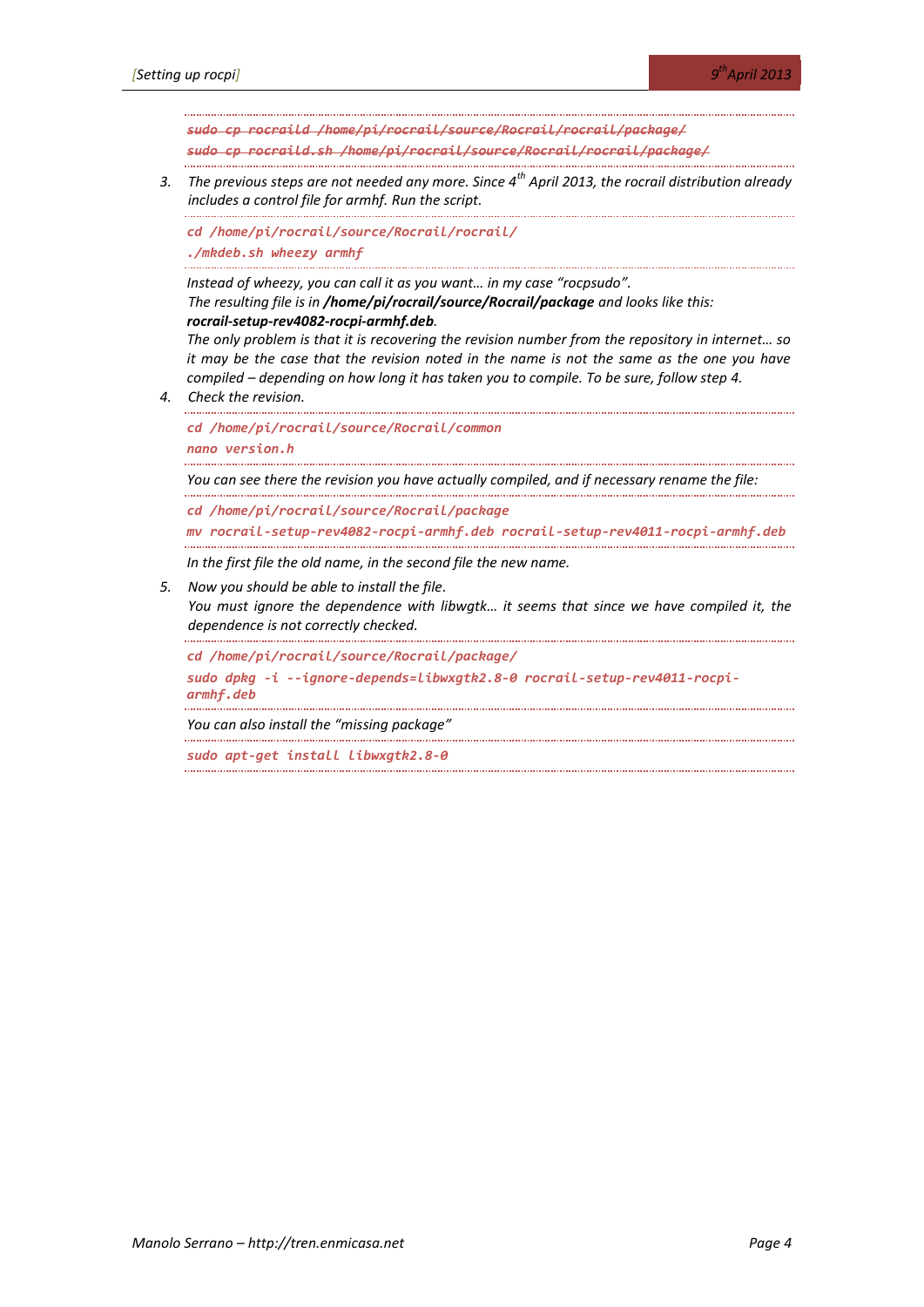#### *3 Running your rocpi*

#### *3.1 Preparing the environment*

#### *3.1.1 Getting all the files needed (in case of problems)*

*The first thing you need to do is to copy your image and svg folders to /opt/rocrail/*

*It seems that after compiling, they are not installed with the rest of the program, and at least the svg folder is critical.*

```
cd /opt/rocrail
sudo mkdir svg
sudo mkdir images
sudo cp /home/pi/rocrail/sources/Rocrail/rocrail/package/images/*.* images
sudo cp –rf /home/pi/rocrail/sources/Rocrail/rocview/svg/ .
```
*Note the last "." at the end.*

#### *In the last version compiled (4177 and forward) this problems seems to be solved.*

#### *3.1.2 Tune-up the rocrail.ini file (in case of problem)*

*Since v4177, it seems mandatory to provide a path to the libraries for the centrals (included ddx). If you get into this problem, you can easily detect it, since you will get errors opening ddx.so and in the clients you will receive a message "IID not set".*

```
cd /opt/rocrail
sudo nano rocrail.ini
Replace 
libpath=""
by
libpath="/opt/rocrail/"
```
#### *3.1.3 Releasing the use of the serial port*

*Source: [http://elinux.org/RPi\\_Serial\\_Connection](http://elinux.org/RPi_Serial_Connection)*

*To make use of the DDX you will need to clear the use of the serial port in the rpi. By default, there are a number of messages going to the serial port.*

<span id="page-4-0"></span>*The first is kernel boot messages at startup, those are caused by the kernel parameter console=ttyAMA0,115200 set in /boot/cmdline.txt. Kernel debuging is also on the serial port. To remove them:*

*1. Make a copy of the cmdline.txt file*

*cd /boot/ sudo cp cmdline.txt cmdline.bck*

*2. Remove the following parameters: console=ttyAMA0,115200 and kgdboc=ttyAMA0,115200*

*sudo nano cmdline.txt*

*Next is the login prompt, set in /etc/inittab*

*1. Make a copy of the file*

*cd /etc/ sudo cp inittab inittab.bck*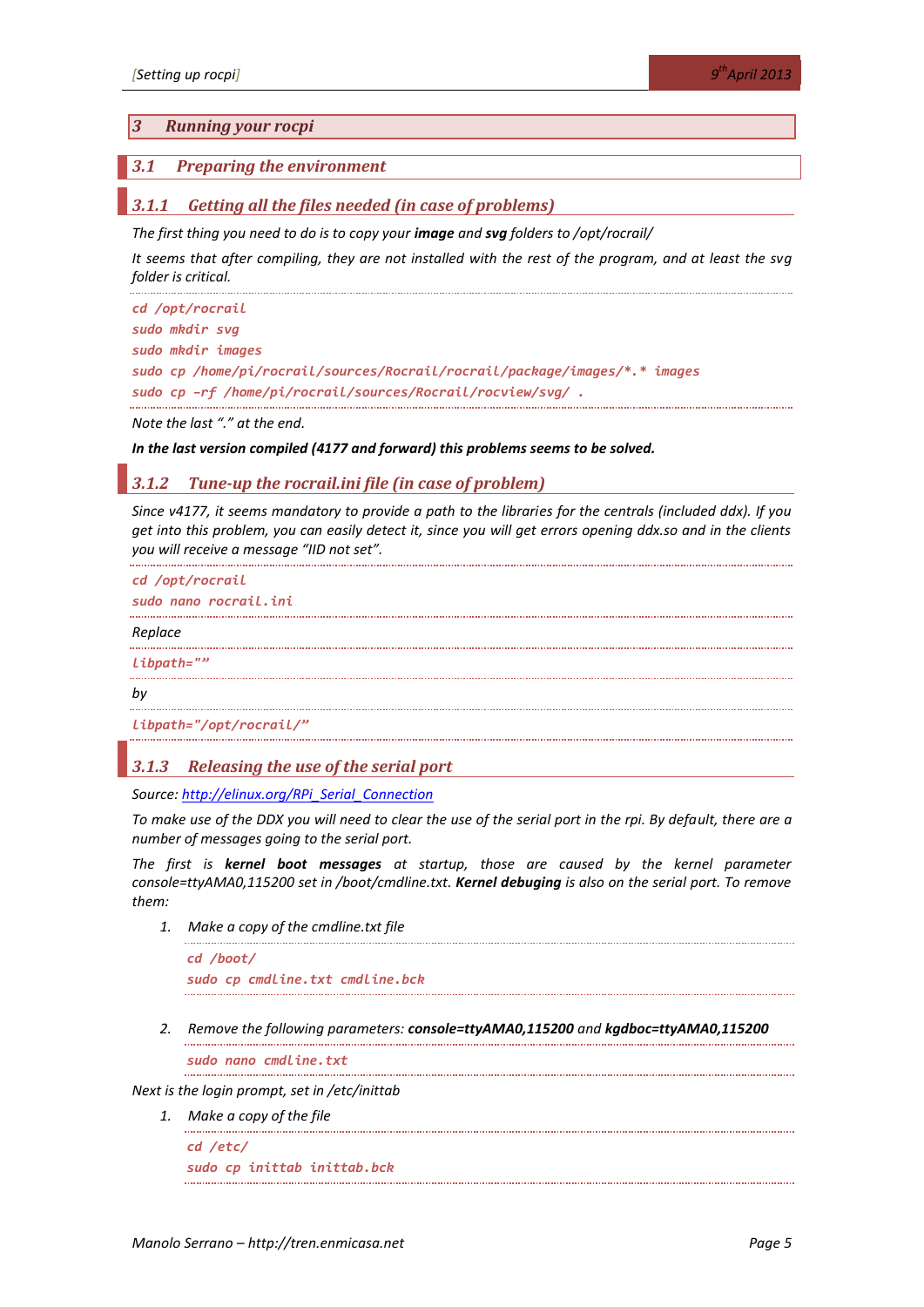#### *2. Comment (#) the line the line T0:23:respawn:/sbin/getty -L ttyAMA0 115200 vt100*

*sudo nano inittab*

*"Some distro's may be setup differently; just double check 'ps aux|grep ttyAMA0' and 'cat /proc/cmdline' to verify ttyAMA0 is not in use anywhere".*

#### <span id="page-5-0"></span>*3.2 Launching rocrail*

*Running rocrail should be easy at this point. Just remember it has to be run with root privileges.*

*cd /opt/rocrail/ sudo ./rocrail*

*I have tried to run it from another folder, but I always get errors related to dependences with other files. Since in the typical setting, you will be running rocrail as a daemon you will not usually need to follow the above procedure.*

#### <span id="page-5-2"></span>*3.3 Using the rocpi library*

*In order to make use of the GPIO port of the raspberry within the rocrail environment, I am providing a library (central station) that can be included and used as main central station or as an auxiliary one.*

*There are two options to get this new library (at least right now): use a pre-built distribution of rocrail with rocpi, or compile it yourself. In both casesyou can find the resources needed in my web-site:*

#### *http:tren.enmicasa.net*

*I am going to ask if the rocpi library is interesting to be included in the main rocrail distribution… which would make easier to get access to it and further maintenance.*

# *3.3.1 Installing the WiringPi library*

*Source:<https://projects.drogon.net/raspberry-pi/wiringpi/>*

*Rocpi only requires the installation of the WiringPi library by Gordon Hendersons.Actually, the important part is the gpio utility provided by Gordon. Without it, rocpi is not able to use the interruptions of the raspberry pi, which are needed to interface buttons efficienctly.*

*1. If you do not have GIT installed, install it with:*

*sudo apt-get install git-core*

*2. To obtain WiringPi using GIT:*

*git clone git://git.drogon.net/wiringPi*

*3. To build/install there is a new simplified script:*

*cd wiringPi*

*./build*

#### *3.3.2 Modifying the rocrail daemon*

*This is easy, in order to enable the restart option within the dameon script, you need to follow section [3.4.1.2.](#page-9-0)*

#### <span id="page-5-1"></span>*3.3.3 Configuring rocpi*

*The configuration of rocpi is pretty simple. In the rocrail.ini file you need to add a new central station.*

*as main or as secondary:*

*1. Turn off your daemon or running rocrail*

*sudo nano /etc/init.d/rocraild stop*

*2. Edit rocrail.ini*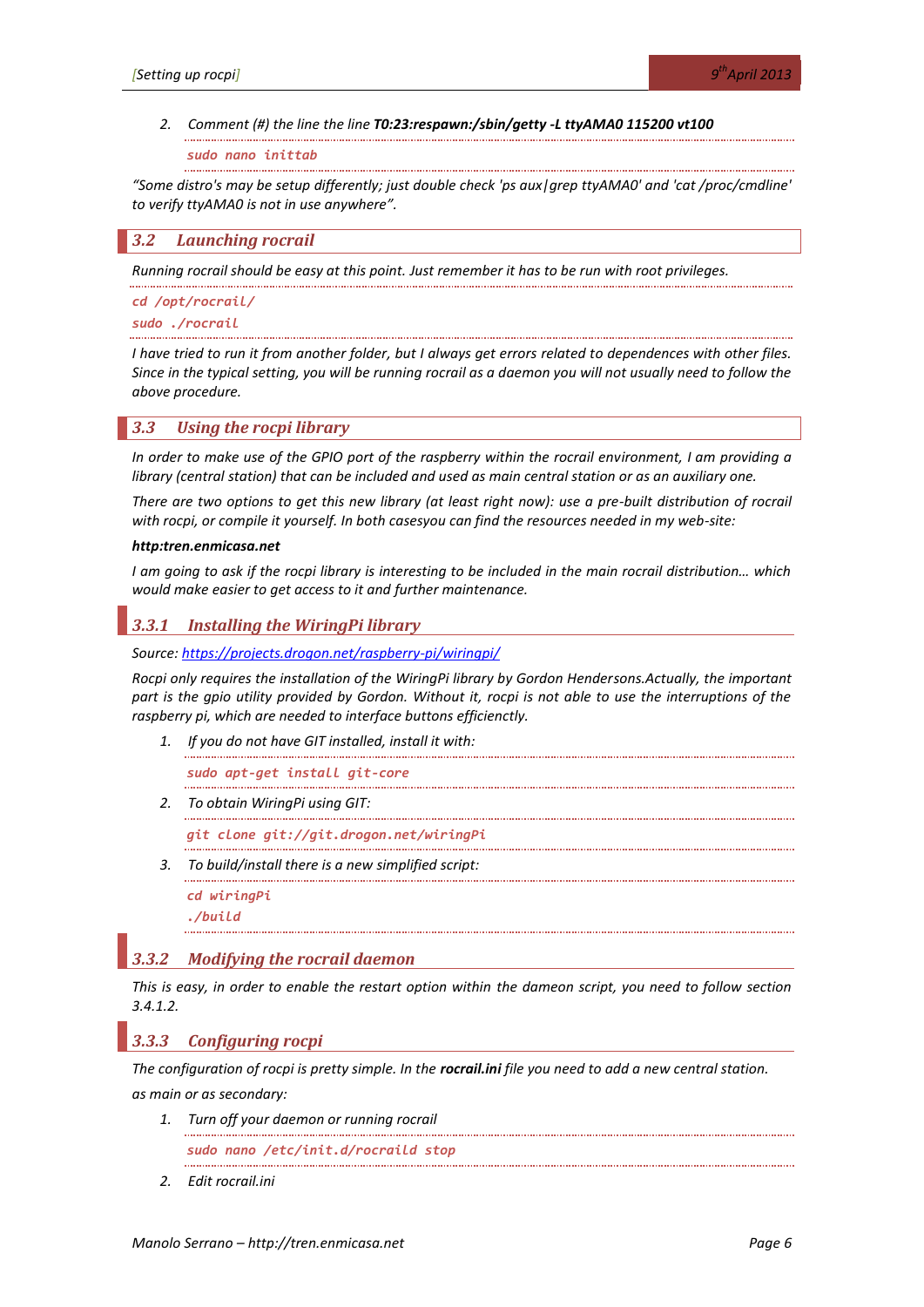*cd /opt/rocrail*

*sudo nano rocrail.ini*

*3. Include the following lines*

```
<digint iid="principal" lib="rocpi" stress="false" libpath="/opt/rocrail/">
<rocpi port="/dev/ttyAMA0" portbase="0x0000" timeoutR="500" timeoutW="50"/>
</digint>
```
*The first command station found will act as the main one. If rocpi is acting as a secondary, it will not produce the commands to the locos and accessories – WIP, it seems it is producing the code for cycling on and off. One way to deactivate it is to configure a non existing serial port /dev/null.*

*At the current stage there are only a few parameters, only relevant if you use the library with rpic:*

- *Serial port -port*
- *Portbase -portbase*
- *Timeout in reception (ms) -timeoutR*
- *Timeout in sending (ms) - timeoutW*

## *3.3.4 Features*

*The features available by rocpi depends very much on the HW board attached to your raspberry pi (see section [5\)](#page-19-0), In the current version you are only getting:*

- *A led informing you the daemon is up and running or not*
- *A button to reset the daemon (short pulse) or turn off your raspberry pi (pressing the button for more than 4 seconds).*

*If additionally you use the rpic option and configure the raspberry pi as main central station you will get:*

- *Support for MM1 and MM2 protocol*
- *Support for NMRA (long and short addresses) – 14,28 and 128 steps*
- *Support for NMRA accessories (no extended accessories so far)*
- *Support for writing CV.*

*A complete analysis of the current and future features can be found in section [5,](#page-19-0) jointly with the schematics and firmware needed.*

#### *3.4 Running rocrail as a daemon*

*This is an optional configuration, and it is an alternative to launching rocrail as in section [3.2.](#page-5-0) This procedure will install a daemon in the rpi running rocrail each time the system is boot.*

*Source: <http://wiki.rocrail.net/doku.php?id=rocrail-daemon-en>*

*<http://forum.rocrail.net/viewtopic.php?t=2569&highlight=daemon>*

*<http://www.thegeekstuff.com/2012/03/lsbinit-script/>*

*<http://ubuntuforums.org/showthread.php?t=1028066>*

*The configuration should be straightforward following the wiki on rocrail website:*

*1. Copy the files needed to the right places.*

*sudo cp /home/pi/rocrail/source/Rocrail/rocrail/package/rocraild.sh /opt/rocrail/*

*sudo cp /home/pi/rocrail/source/Rocrail/rocrail/package/rocraild /etc/init.d/*

*2. Make the files executable.*

```
sudo su
chmod 755 /etc/init.d/rocraild
chmod 755 /opt/rocrail/rocraild.sh
```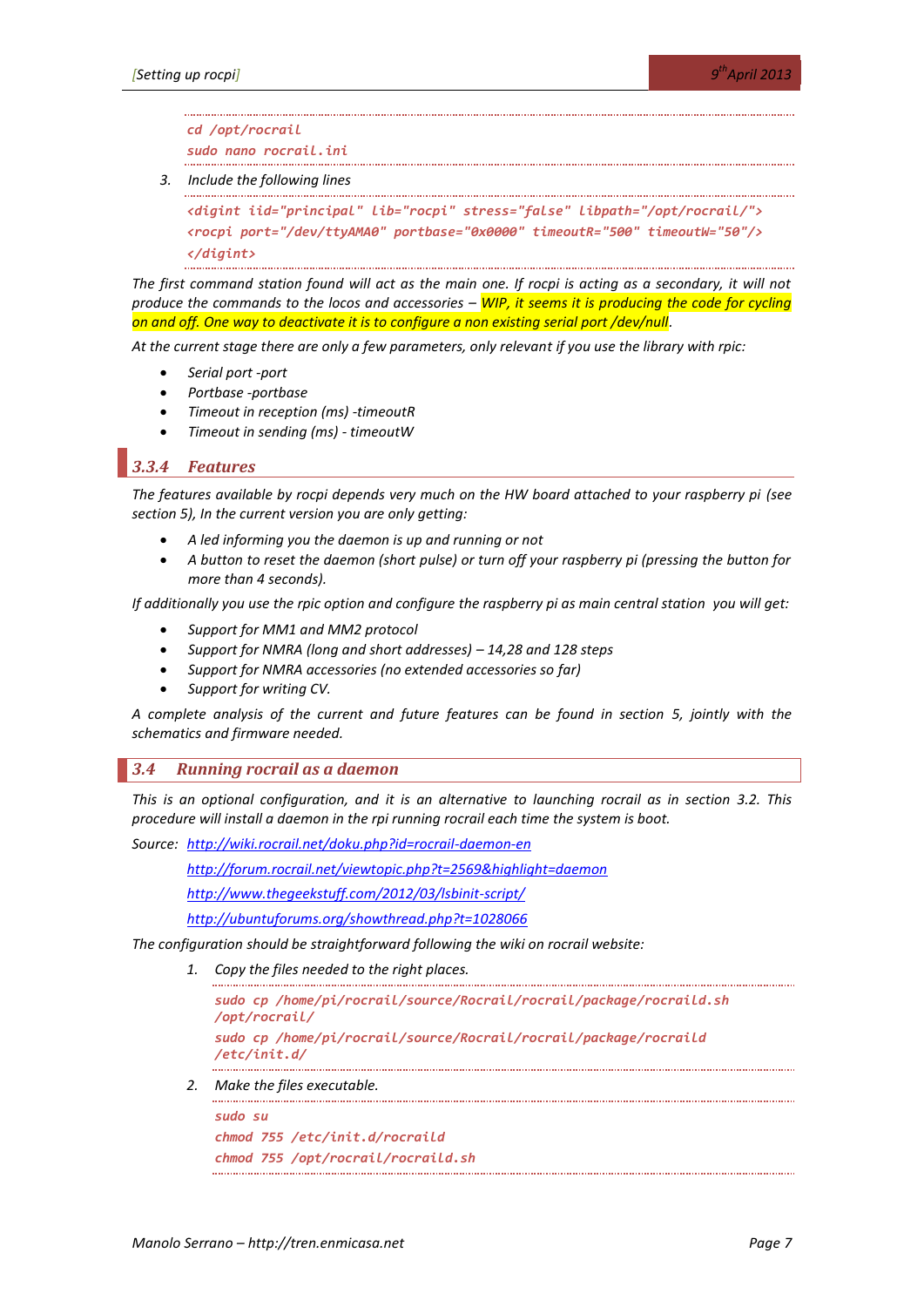*3. And here the difference I had to make in order to get the daemon running on boot. I do not know the reasons; I just followed the instructions/suggestions in the forum -it should have worked without this modification.* 

*a. Edit the file*

*sudo nano /etc/init.d/rocraild*

*b. And include the following levels in the header part from,*

|    | # Default-Start:<br># Default-Stop: | 3 |              |         |  |  |
|----|-------------------------------------|---|--------------|---------|--|--|
| to |                                     |   |              |         |  |  |
|    | # Default-Start:<br># Default-Stop: |   | <b>ค</b> 1 ค | 2 3 4 5 |  |  |

*4. Finally add the appropriate symbolic links to cause the daemon to be run when the system goes down, or comes up.*

*sudo update-rc.d rocraild defaults*

*If you do not receive a clean message, you may have arrived to the same problem I had, and you will need step 3.But before, you will need to remove the link:*

*sudo update-rc.d -f rocraild remove*

*And then create the symbolic links again.*

*sudo update-rc.d rocraild defaults*

*5. With everything in place, rocrail should be launched during start up, and stop when shutting down. It is always possible to start and stop the service manually: Start:*

*sudo /etc/init.d/rocraild start*

*Stop:*

*sudo /etc/init.d/rocraild stop*

# <span id="page-7-0"></span>*3.4.1 Customizing the daemon*

*This section is not necessary to run the daemon. The configuration hereafter serve to make the daemon look like the rest of processes in startup, and to get a copy of rocrail trace in a second terminal (tty2).*

# *3.4.1.1 Colors and messages*

*If you see the boot sequence of the rpi, you will see that all services are marked with an [OK], [fail],[info], etc. tag, depending if they are launched correctly. In order to get this feature, you would need to edit the rocraild file in /etc/init.d/.*

*Note that the following code is just to make the message look nice. Adapting the daemon to the debian template would probably require more modifications:*

*1. Open the file.*

*sudo nano /etc/init.d/rocraild*

*2. Include the following line after the header to get access to log functions: . /lib/lsb/init-functions It should look like this.*

*## END INIT INFO*

*. /lib/lsb/init-functions*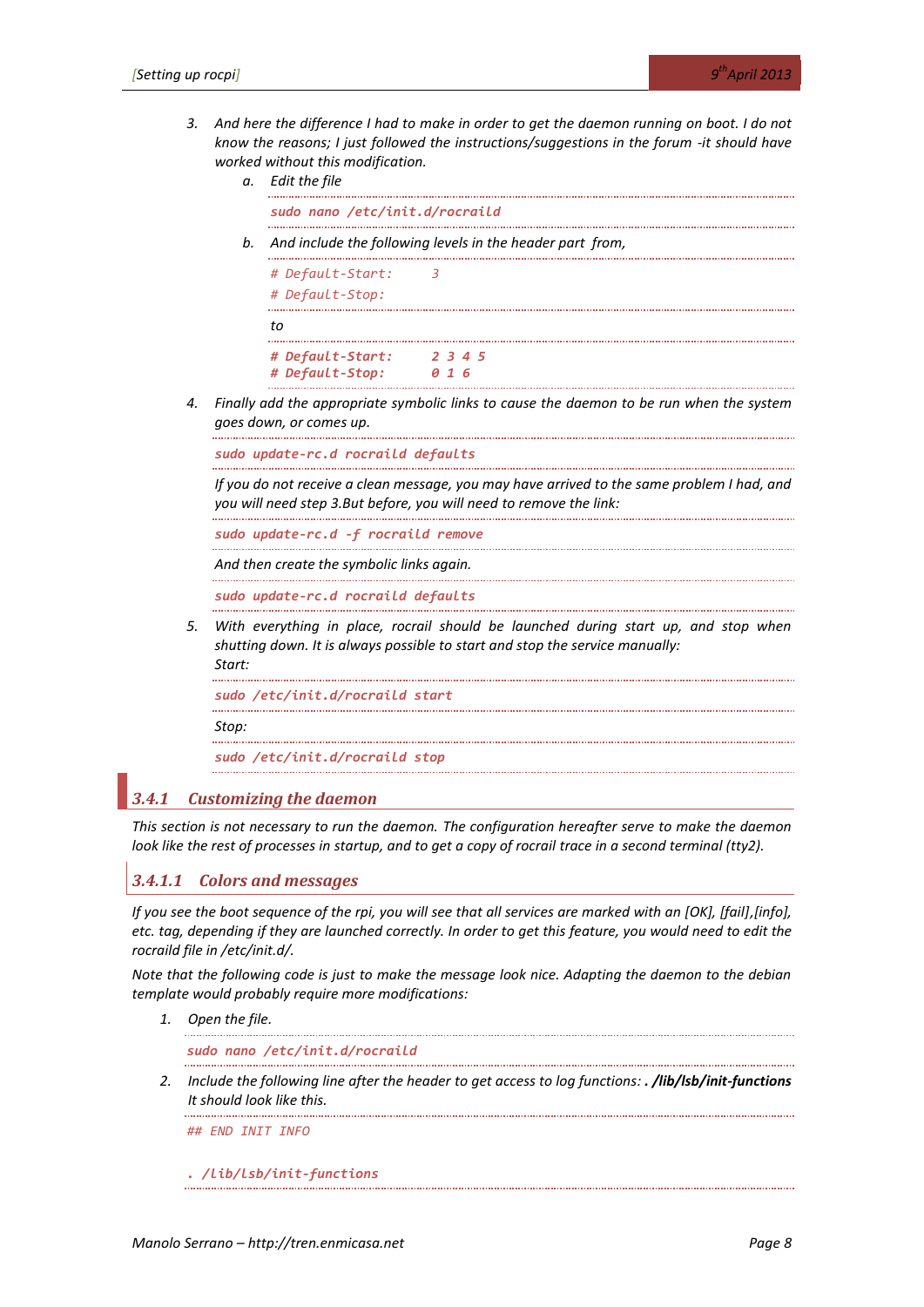*rocraild\_BIN=/opt/rocrail/rocrail*

```
3. Then replace the echo messages with the log messages. 
   From:
   if [ ! -x $rocraild_BIN ] ; then
         echo -n "Rocrail not installed ! "
        exit 5
   fi
   case "$1" in
       start)
         if [ ! -e $rocraild_PID ] ; then
              echo "Starting Rocrail"
        else
              echo "rocraild.pid already exists ! "
              exit 5
        fi
        su - root -c "$rocraild_SH"
        ;;
       stop)
        if [ -e $rocraild_PID ] ; then
              echo "Shutting down Rocrail"
         else
              echo "Rocrail not running or missing PID File ! "
              exit 5
        fi
        su - root -c "kill `head $rocraild_PID`"
        su - root -c "rm $rocraild_PID"
        ;;
   *)
                          To:
                               if [ ! -x $rocraild_BIN ] ; then
        log_daemon_msg "Rocrail not installed !" "rocrail"
        log_end_msg 1
        exit 5
   fi
   case "$1" in
       start)
         log_daemon_msg "Starting Rocrail" "rocrail"
         if [ ! -e $rocraild_PID ] ; then
              su - root -c "$rocraild_SH"
        else
              log_end_msg 1
          echo "rocraild.pid already exists ! "
              exit 5
        fi
        log_end_msg 0
        ;;
```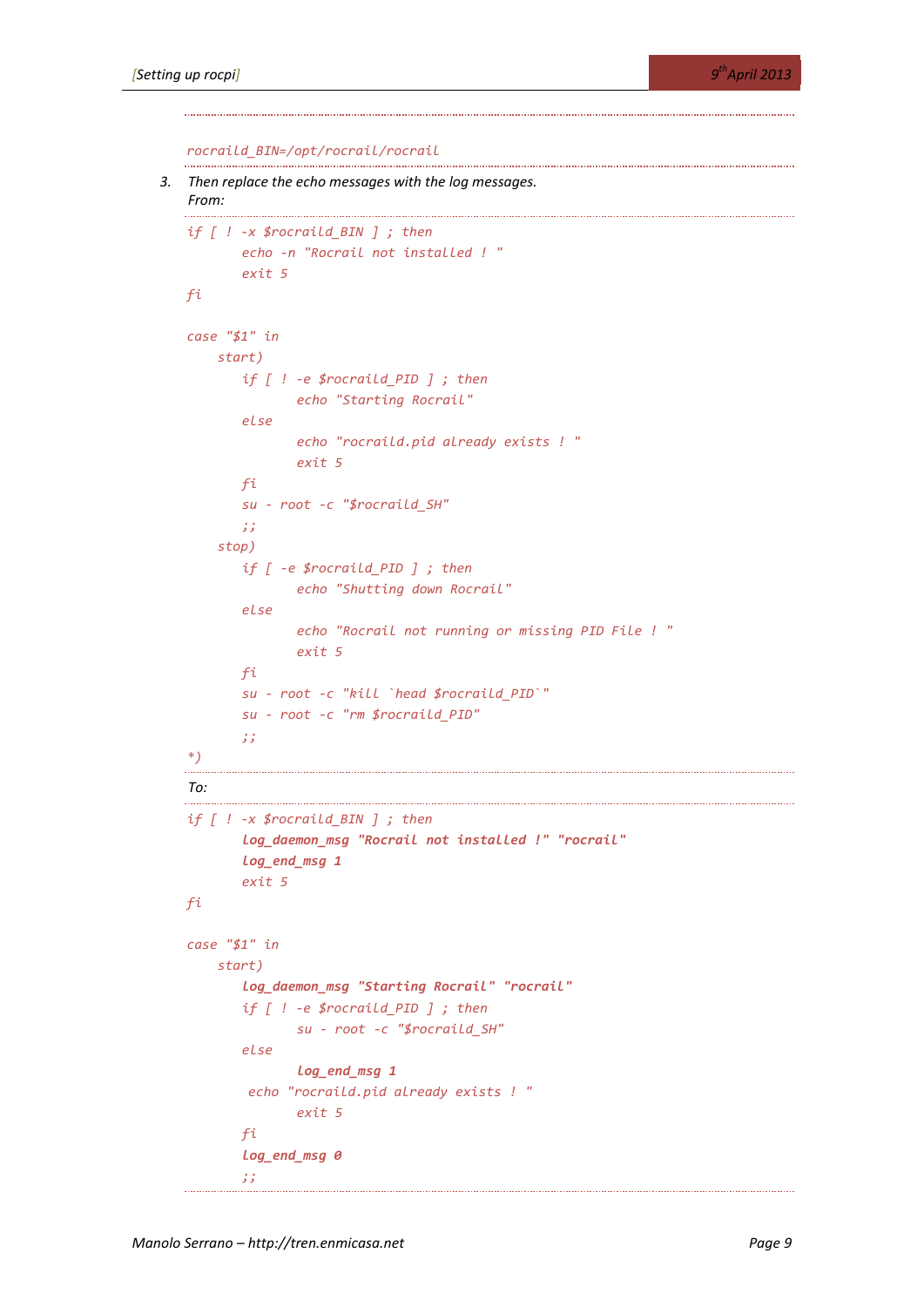```
 stop)
       log_daemon_msg "Shutting down Rocrail" "rocrail"
       if [ -e $rocraild_PID ] ; then
       su - root -c "kill `head $rocraild_PID`"
       su - root -c "rm $rocraild_PID"
    else
              log_end_msg 1
        echo "Rocrail not running or missing PID File ! "
              exit 5
       fi
       log_end_msg 0
       ;;
*)
```
## <span id="page-9-0"></span>*3.4.1.2 Restart option*

*In order to restart the daemon – useful for the reset button, it is necessary to modify the rocrail daemon:*

- *1. Open the file. sudo nano /etc/init.d/rocraild*
- *2. Include this lines at the end, just between the last ;; and the \*)*

```
 reset)
     su - root -c "/etc/init.d/rocraild stop"
     sleep 2
     su - root -c "/etc/init.d/rocraild start"
```
*;;*

#### *3.4.1.3 Copy of nohup in tty2*

*I* want to use the second terminal (tty2) as screen to check the daemon operations. There are several *ways to do it, and it is even possible to activate/deactivate the output to tty2, but I have decided to make it a default monitoring screen. In this way, pressing CTRL+ALT+F2 it is possible to monitor the daemon (not start and stop, but see what it is doing).* 

*Additionally, I am removing all messages when starting the daemon, even the ones related to nohup.out file.*

*1. To get this last feature you need to edit the rocraild.sh file.*

*sudo nano /opt/rocrail/rocraild.sh*

*2. Change the original file from.*

```
#!/bin/bash
cd /opt/rocrail/
rm -f nohup.out
nohup ./rocrail -l /opt/rocrail&
echo "$!" > rocraild.pid
```
*To:*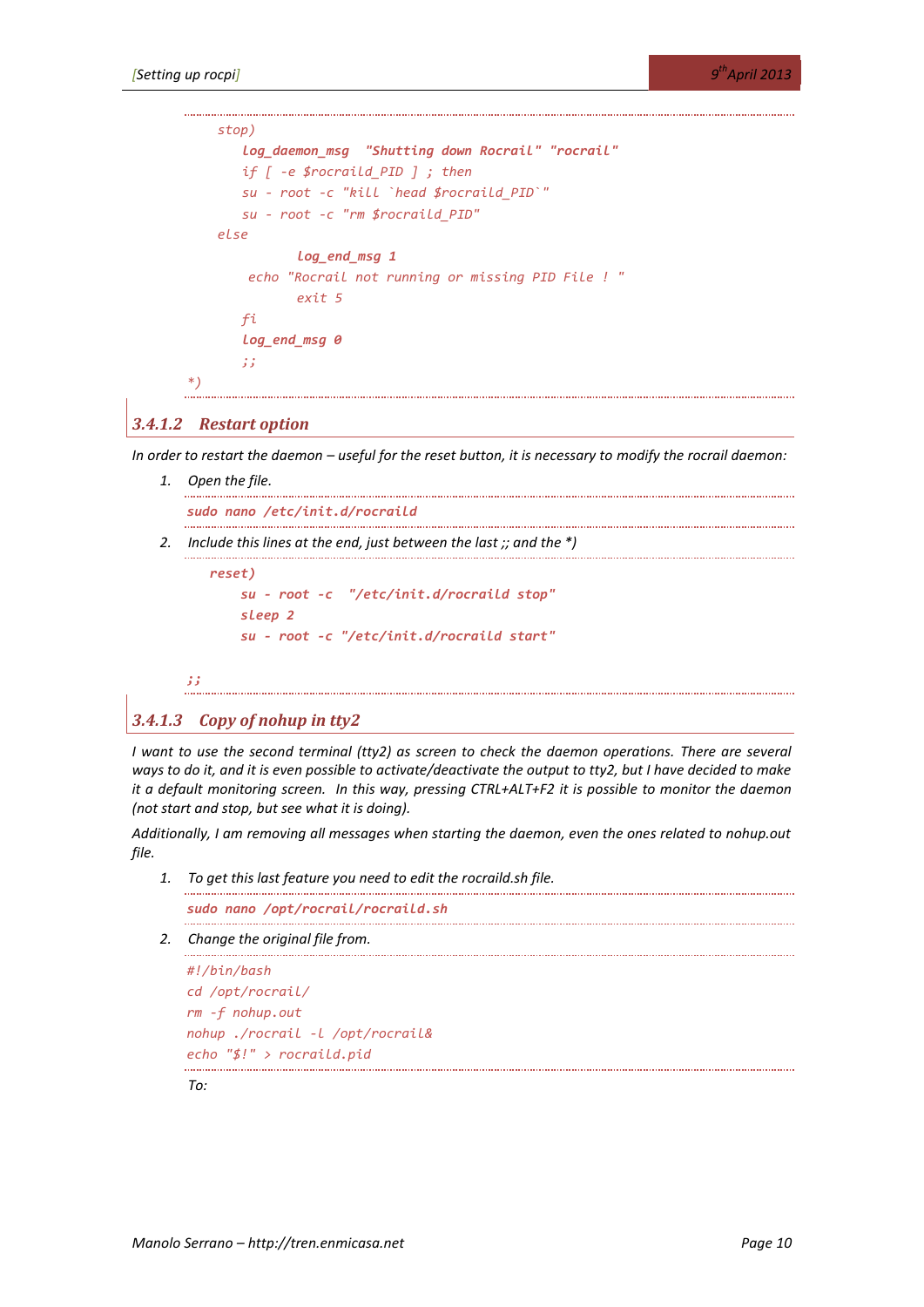```
#!/bin/bash
cd /opt/rocrail/
rm -f nohup.out
touch nohup.out
nohup ./rocrail -l /opt/rocrail >nohup.out 2>&1 &
echo "$!" > rocraild.pid
tail -f nohup.out >/dev/tty2&
```
# *3.4.2 Controlling the daemon from another computer*

*It is always possible to control the daemon from another computer through ssh, just open a session and use the start and stop commands in section [3.3.3.](#page-5-1)*

*Additionally, if you want to see how the daemon is working, you can use the last command in the previous section (tail -f nohup.out).*

*If you want to see what the daemon is actually sending to tty2, you need:*

*1. Install linuxvnc.*

*sudo apt-get install linuxvnc*

*2. Grab terminal 2 with linuxvnc.*

*sudo linuxvnc 2*

*3. Make use of your favorite vnc tool to check tty2 (port in linuxvnc by default is 5900.*

### *3.5 Launching rocview*

#### <span id="page-10-0"></span>*3.5.1 Initial configurations*

*Running rocview for the first time will be also useful to complete the configuration of rocrail.*

*It is important you have rocrail already running, as a daemon or not. If you are running it as described in section [0,](#page-4-0) you need to push CTRL+ALT+F2. This will open a second shell, leaving rocrail running in CTRL+ALT+F1.*

*Once in the new shell, introduce again your user and password and open a graphical session.*

#### *startx*

*This will open a desktop (lxde). You need to select and open a terminal (lxterminal). In the distribution from raspberry, you should already have a link in the desktop. Otherwise, look for it at the program menu (accessories).*

*In the terminal, run rocview. Note you can always use this procedure to run it – not just for initial configurations.*

### *cd /opt/rocrail sudo ./rocview*

*Now you will get the typical rocview window. There are three things you need to do here:*

- *1. Configure ddx as describe in: [http://wiki.rocrail.net/doku.php?id=ddx-en.](http://wiki.rocrail.net/doku.php?id=ddx-en) Just note that the serial port name is ttyAMA0. So you must configure it as /dev/ttyAMA0.*
- *2. Deactivate the s88 bus in ddx. The rpi does not count with a parallel port, so you will need to use other sensing mechanism – as Loconet. To that end, just set the address to 0.*
- *3. Configure Loconet, or any other mechanism you may have to replace the s88*
- *4. Make rocview as big as possible. We will be running rocview directly without a desktop and a windows manager. So, in order to make your rocview use the entire screen, go to View/Full Screen. This is the easiest way, you could also edit your rocview.ini file.*

*It is time to close rocview File/Exit, and end the graphical session (CTRL+ALT+BCK). If you cannot end with the combination of keys, simply close the session as usual (Start/Exit).*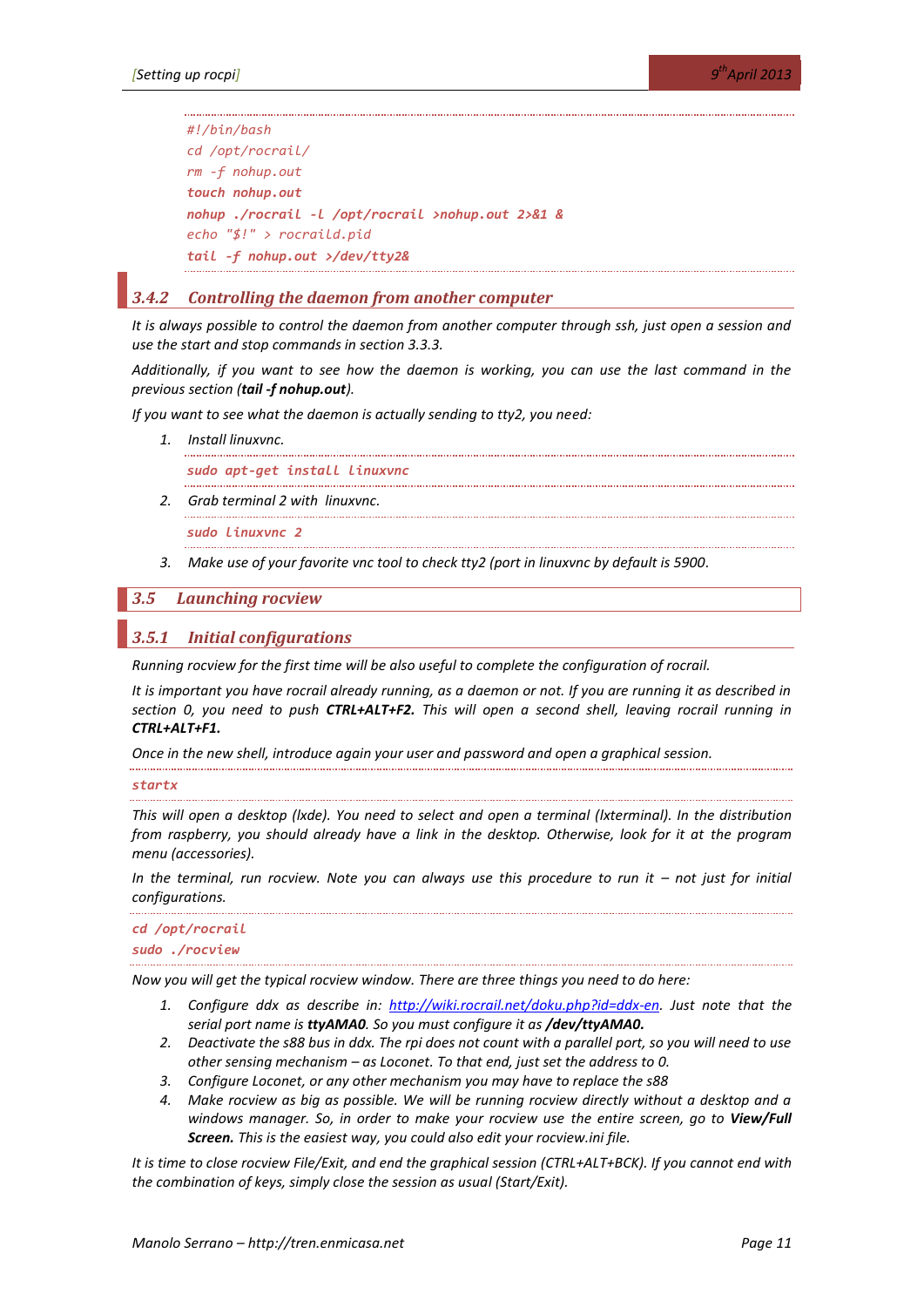# *3.5.2 Launching rocview without a windows manager and desktop*

*In order to release as many resources as possible, you do not need to open the desktop to run rocview.*

*From the second shell you have in CTRL+ALT+F2, or from the main one if you are already running rocrail as a daemon, you can directly start rocview:*

*sudo xinit /usr/bin/ck-launch-session ./rocview*

*Note that the windows manager will not be active, so you will not see the typical close, maximize and minimize buttons. You will not able either to resize the window. That is the reason to make it first in section [3.5.1.](#page-10-0)*

# *3.5.3 Launching rocview from hardware*

#### *WIP*

*The idea is to use one of the general purpose IO pins at the rpi to activate a script with the above mentioned procedure to start rocview.*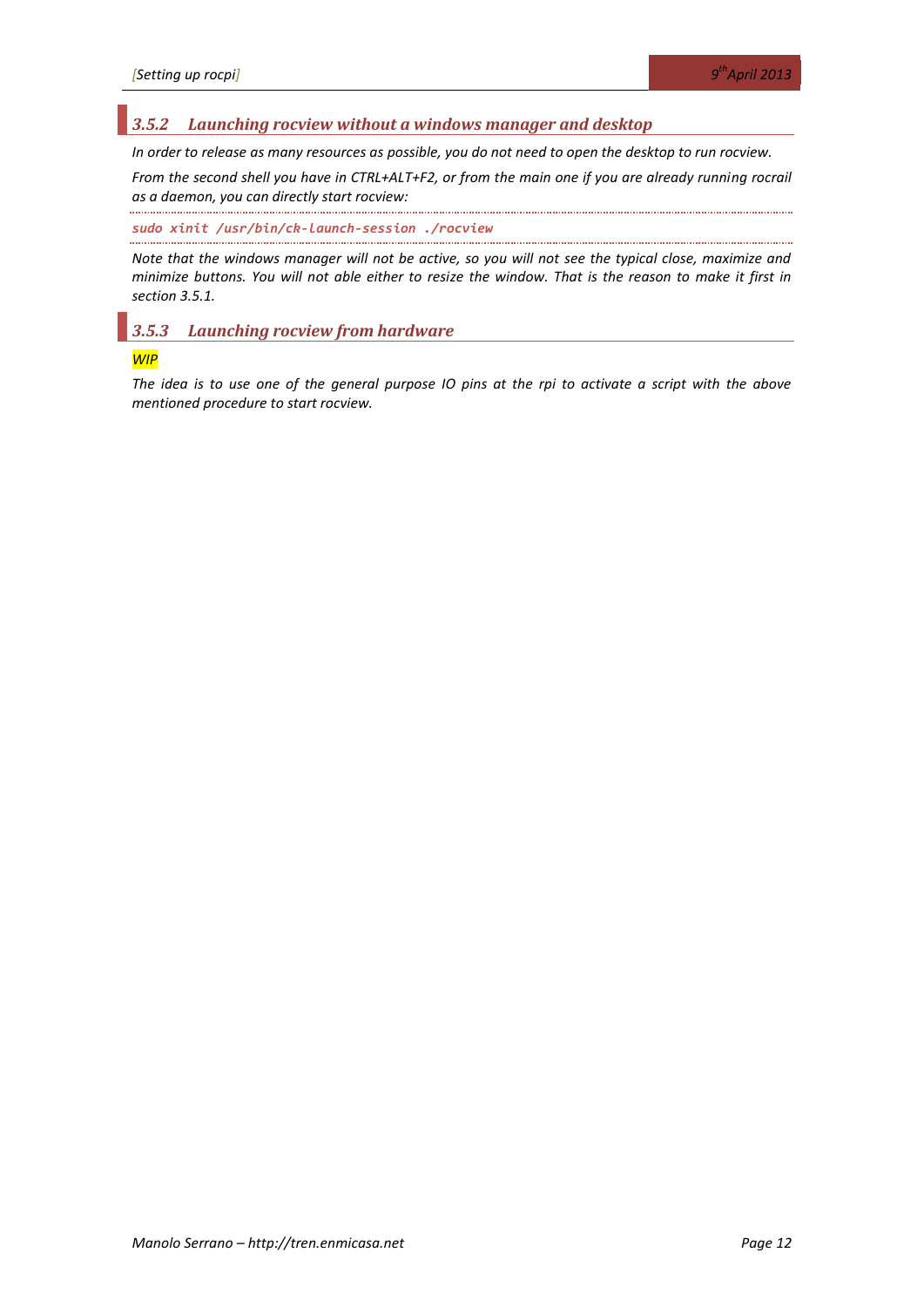#### *4 Tuning up your pi*

#### <span id="page-12-0"></span>*4.1 General settings*

#### *4.1.1 Extend the size of your partitions.*

*The distro for Raspbian is in a 2GB image, if you are using a bigger SD (recommended) you will need to extend the main partition.*

*Source [: http://elinux.org/RPi\\_Resize\\_Flash\\_Partitions](http://elinux.org/RPi_Resize_Flash_Partitions)*

*This is a straightforward procedure coming from the rpi guidelines. Nevertheless I recommend getting a backup of your image (see sectio[n 4.1.9\)](#page-16-0).*

*1. Start the fdisk tool.*

*sudo fdisk /dev/mmcblk0*

*2. Then delete partitions with d and create a new with n. You can view the existing table with p.*

*p to see the current start of the main partition (this is a very important piece of information if you do not want to lose any data, write down somewhere the current start).*

*d, 3 to delete the swap partition. In the last version there is no swap, already, so you can skip this step.*

*d, 2 to delete the main partition.*

*n p 2 to create a new primary partition, next you need to enter the start of the old main partition and then the size (enter for complete SD card).* 

*w write the new partition table.*

*3. Now you need to reboot:*

*sudo shutdown -r now*

*4. After the reboot you need to resize the filesystem on the partition. The resize2fs command will resize your filesystem to the new size from the changed partition table.*

*sudo resize2fs /dev/mmcblk0p2*

#### <span id="page-12-1"></span>*4.1.2 Set a fix IP*

*Source: [http://elinux.org/RPi\\_Setting\\_up\\_a\\_static\\_IP\\_in\\_Debian](http://elinux.org/RPi_Setting_up_a_static_IP_in_Debian)*

*This setup is quite interesting for running rocrail in the rpi. With this setup, the clients will have a fix IP address to connect.* 

*1. Backup the current version of the interfaces file:*

*sudo cp /etc/network/interfaces /etc/network/interfaces.sav* 

*2. Edit the file*

```
sudo nano /etc/network/interfaces
```
*The interfaces file should have a line such as:*

*iface eth0 inet dhcp*

*3. Disable the DHCP client by commenting the above line*

*#iface eth0 inet dhcp*

*4. Include the fix address*

```
auto lo
iface lo inet loopback
auto eth0
```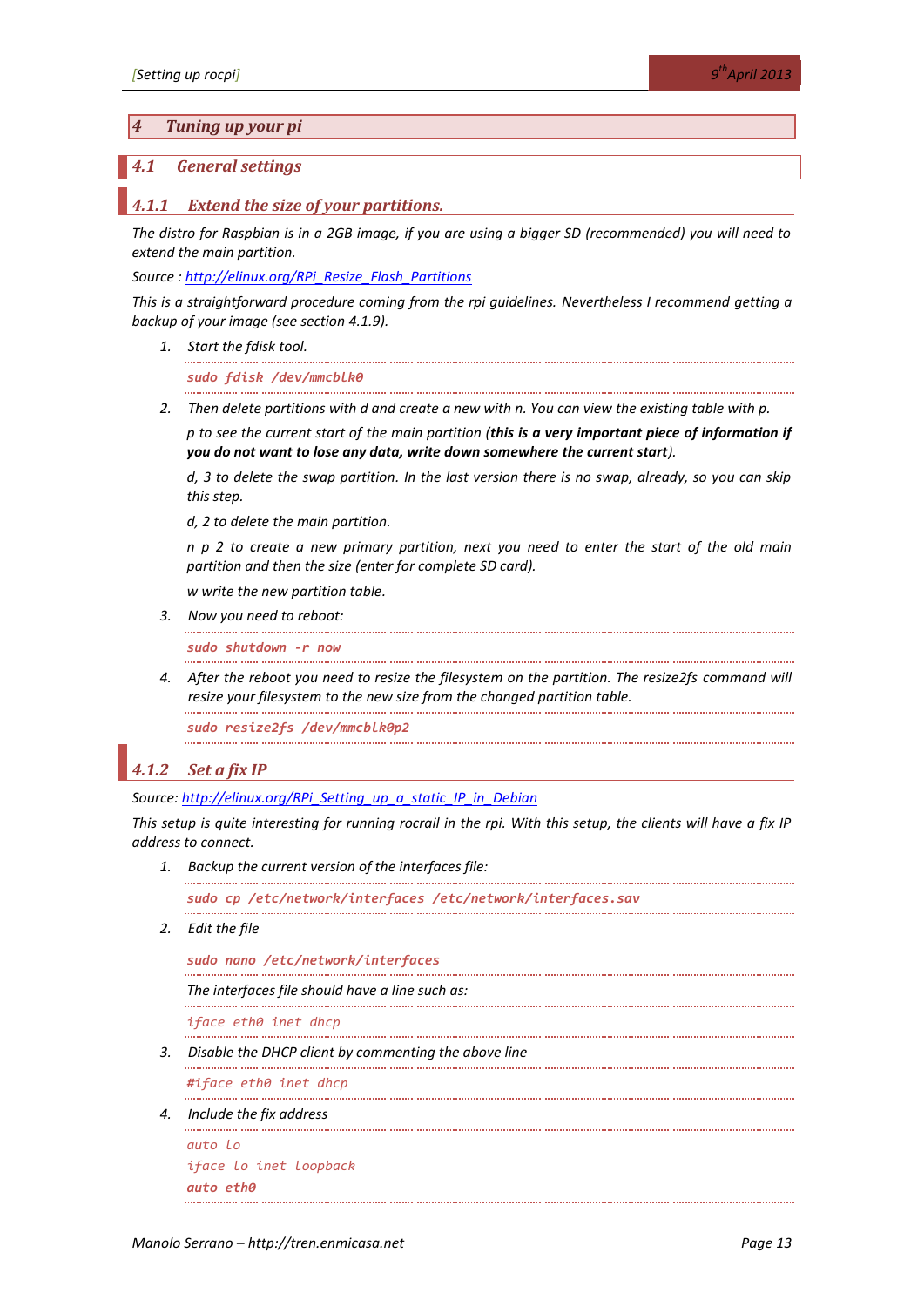```
iface eth0 inet static
#your static IP
address 192.168.1.118 
#your gateway IP
gateway 192.168.1.1
netmask 255.255.255.0
#your network address "family"
network 192.168.1.0
broadcast 192.168.1.255
```
*Alternatively, you can always force your router to serve the same IP over DHCP to your raspberry MAC address (but this procedure depends on your network configuration). This is especially useful since it avoids having to worry about the DNS nameserver. By default the /etc/resolv.conf file is completed with the DNS nameserver of the gateway (192.168.1.1 in the example above). However, in certain cases, the gateway may be serving other IP as DNS servers… in those cases an additional step is required:*

*5. Edit the file*

*sudo nano /etc/resolv.conf*

*6. Add the lines with the IPs that your router is providing by DHCP*

*nameserver 192.168.1.1 nameserver XX.XX.XX.XX*

# <span id="page-13-0"></span>*4.1.3 Setting up the sound.*

#### *Source:*

*[http://elinux.org/R-Pi\\_Troubleshooting#Sound\\_does\\_not\\_work\\_at\\_all.2C\\_or\\_in\\_some\\_applications](http://elinux.org/R-Pi_Troubleshooting#Sound_does_not_work_at_all.2C_or_in_some_applications)*

*In Wheezy the sound is set up by default and operates on the hdmi port. You may need to redirect the sound to the headphones output.*

*sudo amixer cset numid=3 1*

*To get the sound back to hdmi:*

*sudo amixer cset numid=3 2* . . . . . . . . . . . .

*And you can check if it is working:*

*sudo aplay /usr/share/sounds/alsa/Front\_Center.wav*

*4.1.4 Increase the video signal at the hdmi port.* 

*Source: [http://elinux.org/R-Pi\\_Troubleshooting#Interference\\_visible\\_on\\_a\\_HDMI\\_or\\_DVI\\_monitor](http://elinux.org/R-Pi_Troubleshooting#Interference_visible_on_a_HDMI_or_DVI_monitor)*

*Some TVs and screens need it.* 

*1. Edit the rpi configuration file.*

*sudo nano /boot/config.txt*

*2. Add the following line to the configuration file, replace de value already there with 4, or uncomment the line.*

*config\_hdmi\_boost=4*

*3. Exit saving.*

```
Press Control-x
Press y
Press [enter]
```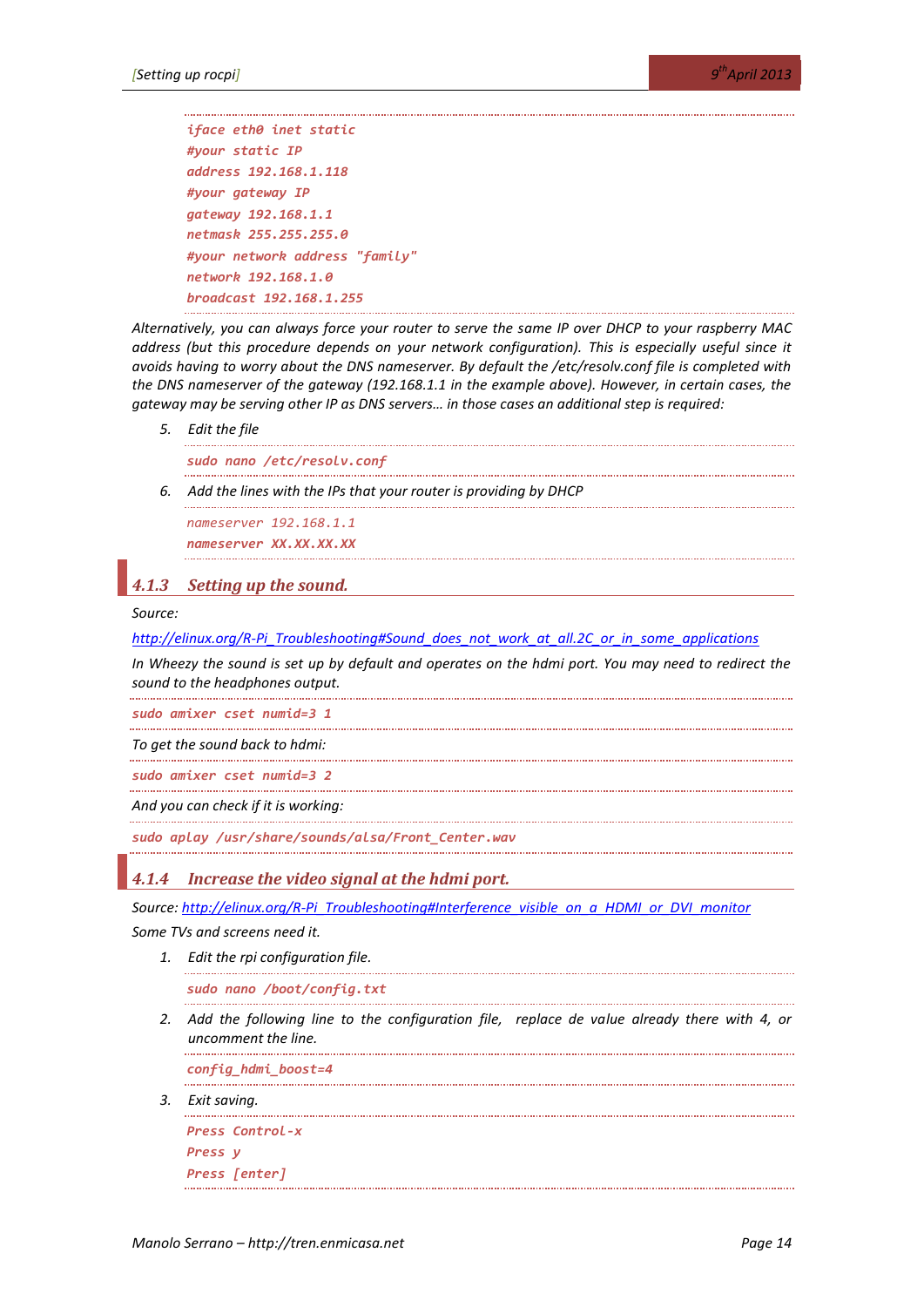*4. After exiting the editor, restart using the command.*

*sudo reboot*

# *4.1.5 Get rid of the big black borders around the image.*

*Again, this is a typical problem with some TVs and screens.*

*1. Edit the rpi configuration file.*

*sudo nano /boot/config.txt*

*2. Add the following line to the configuration file, replace de value already there with 1, or uncomment the line.*

*disable\_overscan=1*

*3. Exit saving.*

*Press Control-x Press y Press [enter]*

. . . . . . . . . . . . . . . .

*4. After exiting the editor, restart using the command.*

*sudo reboot*

#### *4.1.6 Share a folder.*

*Source: [http://elinux.org/R-Pi\\_NAS](http://elinux.org/R-Pi_NAS)*

*1. First you need to install all the needed samba libraries.*

*sudo apt-get install samba samba-common-bin* . . . . . . . . . . . . . .

*2. Second step is to comfigure samba.*

*sudo nano /etc/samba/smb.conf*

*Search for the section marked ##### Authentication #####*

*Uncomment the following line.*

*# security = user*

*It should be like: o*

*security = user*

*In the [homes] section, change from*

 *read only = yes*

*to*

```
 read only = no
```
*3. By default, the username pi is defined. To allow pi to be a samba user.*

*sudo smbpasswd -a pi*

*You will be asked to enter pi's password twice.*

*4. If you want to use another username for Samba, add a new user.*

*sudo useradd john -m -G users sudo passwd john*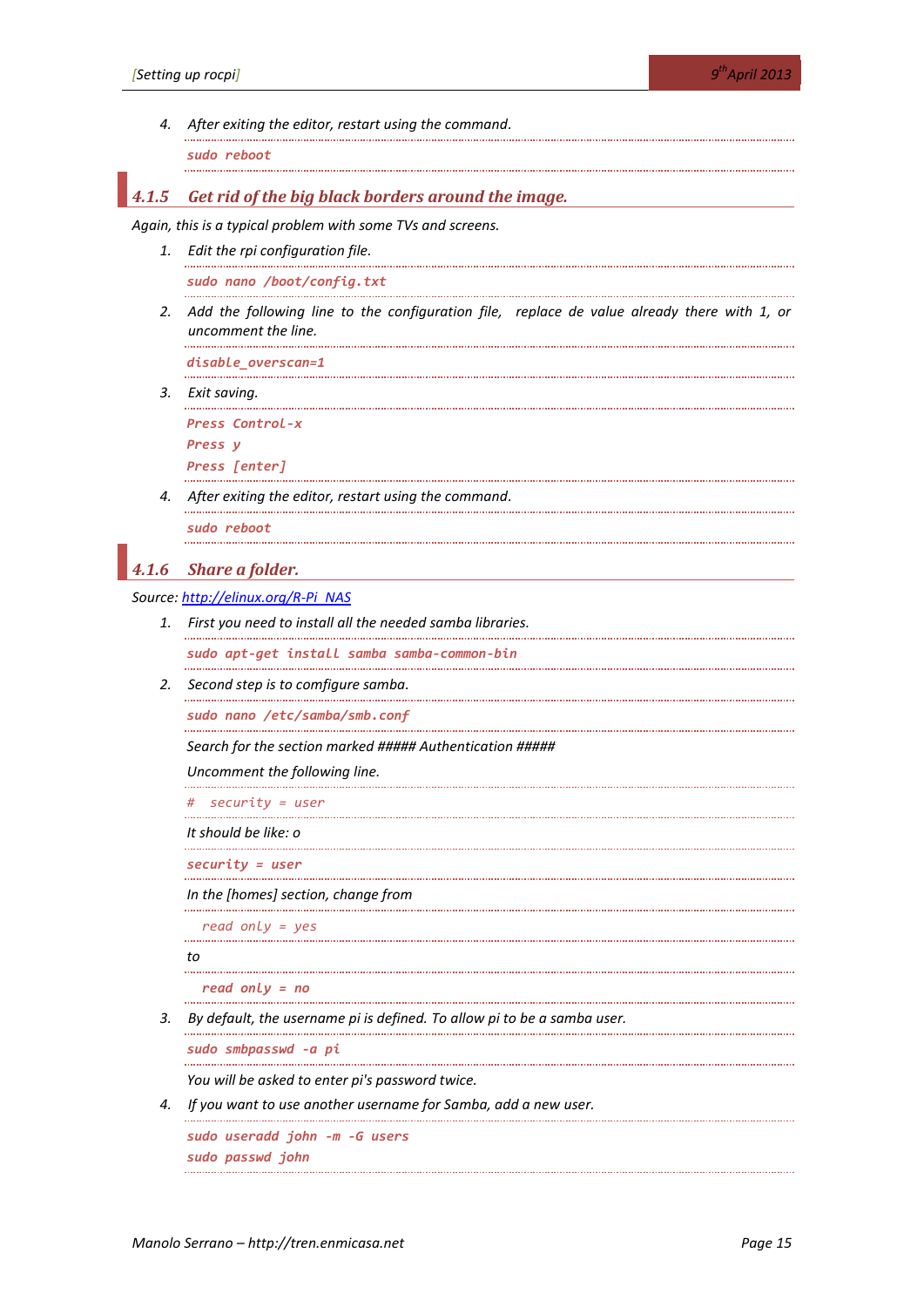*5. Restart samba to use the new configuration file.*

```
sudo /etc/init.d/samba restart
```
*You may find some problems to see the share home folder from a Windows machine. In some cases it helps to make a folder public to everyone (note that you will still need to access the folder with a user/password from rpi):*

*1. Create a directory to store public files.*

```
sudo mkdir /home/shares
sudo mkdir /home/shares/public
sudo chown -R root:users /home/shares/public
sudo chmod -R ug=rwx,o=rx /home/shares/public
```
*2. Edit the samba configuration file.*

*sudo nano /etc/samba/smb.conf*

*At the end of the file, add the following lines.*

```
[public]
   comment = Public Storage
   path = /home/shares/public
   valid users = @users
   force group = users
   create mask = 0660
   directory mask = 0771
   read only = no
```
*You may want to tweak where your drives are mounted so that they mount in the share area. First create a directory then mount the drive there.*

```
sudo mkdir /home/shares/public/disk1
sudo mount /dev/sdxx /home/shares/public/disk1
```
# *4.1.7 Clean some of the daemons starting with the system, so it starts up quicker.*

*Source:<http://theos.in/desktop-linux/removing-unwanted-startup-debian-files-or-services/>*

*In order to speed up the boot process as much as possible, you can deactivate some daemons. An easy way to do it is through the rcconf tool.*

*sudo apt-get install rcconf*

*The following list of daemons is candidate to be removed… I have not tested, so feedback is welcome:*

- Lightdm. If no desktop is going to be used, it seems it could be removed. However, I have no *idea on the effect when trying to launch a stand-alone rocview windows.*
- *Motf. I would assume, removing this will only affect the message of the day… but I have not tested.*
- *Rsync. As far as I know, this is not in use… unless being used for updates of the rpi.*
- *X11-common. Again, in case of not planning to use rocview.*

# *4.1.8 Change the name of your rpi-*

*Source: [http://www.simonthepiman.com/how\\_to\\_rename\\_my\\_raspberry\\_pi.php](http://www.simonthepiman.com/how_to_rename_my_raspberry_pi.php)*

*In order to change the name to rocpi (or anything you want) you need to edit the /etc/hostname file.*

*sudo nano /etc/hostname*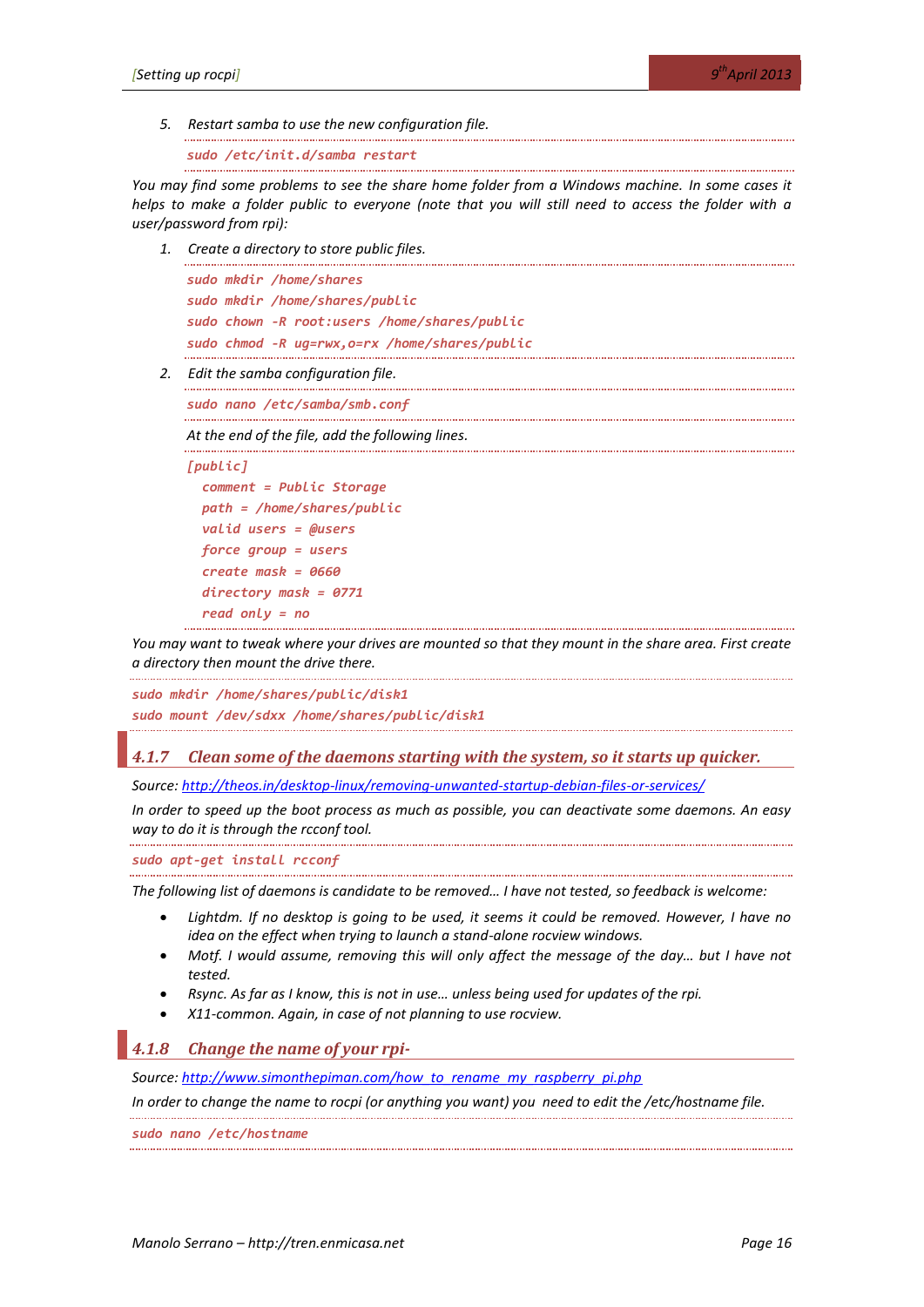*which should look like the entry below*

*raspberry*

*and change it to*

*rocpi*

*Next you need to edit the /etc/hosts file,*

*sudo nano /etc/hosts*

*which should look like the entry below.*

*::1 raspberry localhost6.localdomain6 localhost6*

*127.0.1.1 raspberry*

*127.0.0.1 localhost*

*::1 localhost ip6-localhost ip6-loopback*

*fe00::0 ip6-localnet*

*ff00::0 ip6-mcastprefix*

*ff02::1 ip6-allnodes*

*ff02::2 ip6-allrouters*

*And change the details as below.* 

*::1 rpi1 localhost6.localdomain6 localhost6*

```
127.0.1.1 rocpi
127.0.0.1 localhost
::1 localhost ip6-localhost ip6-loopback
fe00::0 ip6-localnet
ff00::0 ip6-mcastprefix
ff02::1 ip6-allnodes
ff02::2 ip6-allrouters
```
*Finally you need to reboot the pi.*

*sudo reboot*

# <span id="page-16-0"></span>*4.1.9 Backup your system*

*Sources:<http://www.raspberrypi.org/phpBB3/viewtopic.php?f=29&t=12540>*

*<http://www.raspberrypi.org/phpBB3/viewtopic.php?f=29&t=10543>*

*Easiest way from windows is to make use of the same tool used to install the rpi image in your sd card: Win32DiskImager. This time, instead of writing, just read.*

*It may take some time, depending on the size of your card.*

*4.2 Specific settings for my layout*

*Hereafter I include specific customization for my layout.*

*4.2.1 Two IPs for Loconet Ethernet bridge*

*Source:<http://www.nish.com/2007/12/how-to-set-multiple-ips-on-debian/>*

*To replace the s88 bus for sensors in the layout, I use Loconet, and specifically the GCA101(MGV101) board designed by Peter Giling and Fred Jansen [\(http://wiki.rocrail.net/doku.php?id=mgv101-en\)](http://wiki.rocrail.net/doku.php?id=mgv101-en).* 

*The manual of this board explains the benefits of having the Loconet Bridge in a segregated subnet. The instructions to get multiple IPs on debian can be found hereafter (you will need a fix IP a explained in section [4.1.2\)](#page-12-1):*

*1. Backup the current version of the interfaces file.*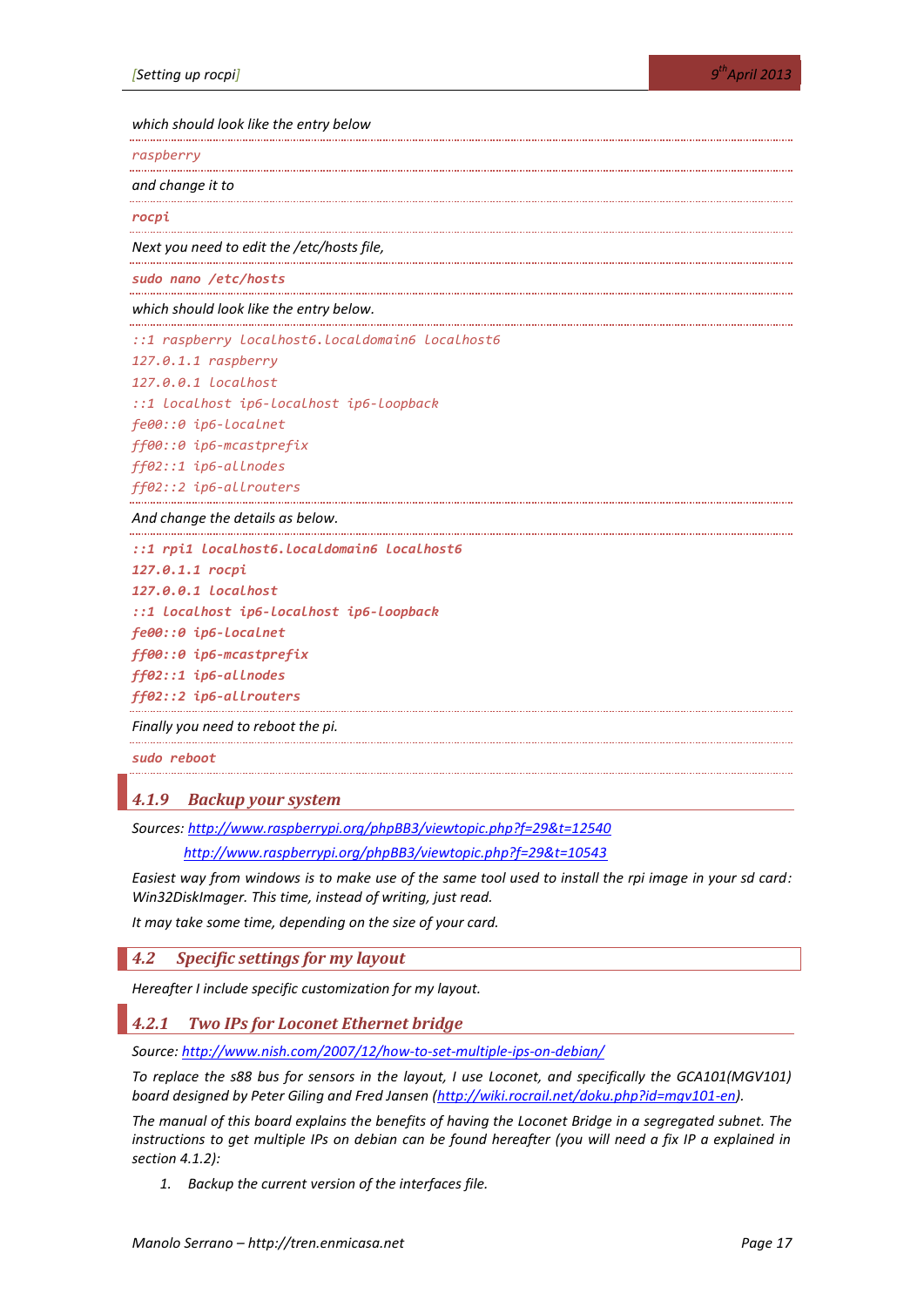*sudo cp /etc/network/interfaces /etc/network/interfaces.sav*

*2. Edit the file.*

*sudo nano /etc/network/interfaces*

*3. Add the following lines.*

*auto eth0:0 iface eth0:0 inet static*

*address 192.168.0.10 netmask 255.255.255.0 broadcast 192.168.0.255*

*4. Restart the network.*

*sudo /etc/init.d/networking restart*

#### *4.2.2 Touchscreen*

*Fortunately the Packard Bell Viseo200T I am using is already recognized by debian distro installed in rpi. Thus, there is no need for any hard work.*

*However, in order to fine tune the screen. There are a number of things that can be done.*

#### *4.2.2.1 Install a touch keyboard*

*I am using the following one: <http://homepage3.nifty.com/tsato/xvkbd/#mainmenu>*

*First thing to do, install it:*

*sudo apt-get install xvkbd*

*Second thing, configure your keyboard layout by default.*

*Source:<http://forum.tinycorelinux.net/index.php?topic=2189.0>*

*cat /etc/X11/app-defaults/XVkbd-spanish >> .Xdefaults*

*To launch it, you only need to:*

*1. Call it from a graphical session, from a terminal.*

#### *xvkbd*

- *2. Launch it from HW. WIP: The idea is to launch it and completement the HW launch of rcview.. but I do not know if it would be possible*
- *3. Launch it from Rocview. WIP:*

Launching it from rocview does not work. I have created a button launching the external *program, and I get an error related to not having access to graphical. <http://forums.wxwidgets.org/viewtopic.php?f=1&t=20228>*

# *4.2.2.2 Emulate right click*

*WIP: http://www.touch-base.com/documentation/Virtual%20Keyboards.htm http://www.conan.de/touchscreen/evtouch.html http://forum.xbmc.org/showthread.php?tid=137852 http://home.eeti.com.tw/web20/eg/about\_EETI.html*

*4.2.3 Video tuner*

*WIP*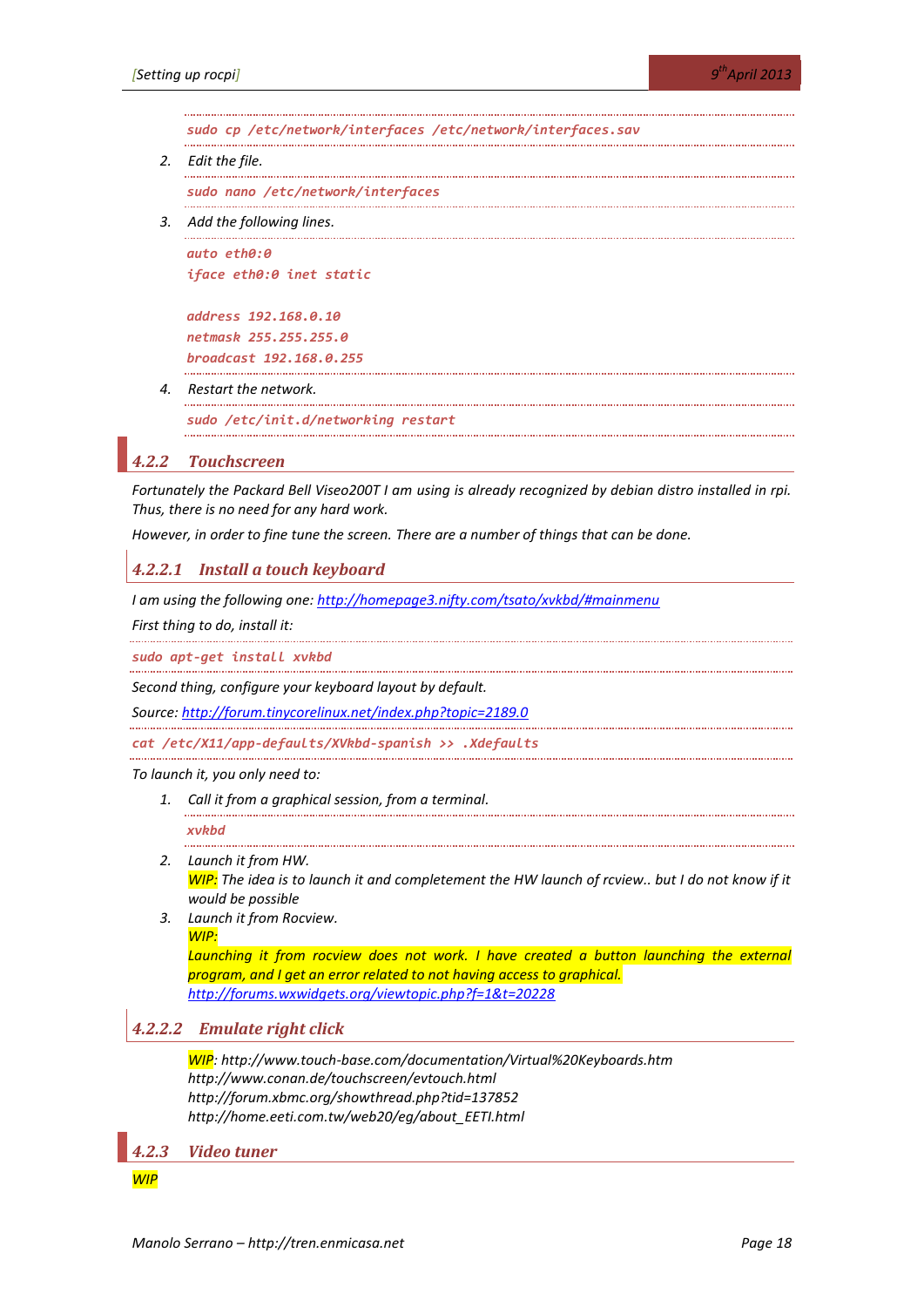| 4.2.4  |                                                                                | <b>Speech Synthesis</b>                                                                                        |  |  |  |  |  |
|--------|--------------------------------------------------------------------------------|----------------------------------------------------------------------------------------------------------------|--|--|--|--|--|
|        | Source: http://elinux.org/RPi Text to Speech (Speech Synthesis)                |                                                                                                                |  |  |  |  |  |
|        |                                                                                | http://wiki.rocrail.net/doku.php?id=text-en                                                                    |  |  |  |  |  |
| steps: |                                                                                | Please check first you are capable of reproducing sounds (section 4.1.3). Then you need to follow these        |  |  |  |  |  |
| 1.     | Install a player                                                               |                                                                                                                |  |  |  |  |  |
|        | sudo apt-get install mplayer                                                   |                                                                                                                |  |  |  |  |  |
| 2.     | Sort out the mplayer error message, edit file /etc/mplayer/mplayer.conf using: |                                                                                                                |  |  |  |  |  |
|        |                                                                                | sudo nano /etc/mplayer/mplayer.conf                                                                            |  |  |  |  |  |
|        | Add a line:                                                                    |                                                                                                                |  |  |  |  |  |
|        | nolirc=yes                                                                     |                                                                                                                |  |  |  |  |  |
|        |                                                                                | And here, we have two options:                                                                                 |  |  |  |  |  |
|        | a) Espeak<br>I.                                                                | Install Espeak with:                                                                                           |  |  |  |  |  |
|        |                                                                                | sudo apt-get install espeak                                                                                    |  |  |  |  |  |
|        | Н.                                                                             | Test Espeak with: Spanish female voice, emphasis on capitals (-k), speaking slowly (-s)<br>using direct text:- |  |  |  |  |  |
|        |                                                                                | espeak -ven+f3 -k5 -s150 "I've just picked up a fault in the AE35 unit'                                        |  |  |  |  |  |
|        | b)                                                                             | Google (internet connection required)                                                                          |  |  |  |  |  |
|        | L                                                                              | Create a file sonido.sh (the same that will be used later on by rocrail) with:                                 |  |  |  |  |  |
|        |                                                                                | cd /opt/rocrail                                                                                                |  |  |  |  |  |
|        |                                                                                | sudo nano speech.sh                                                                                            |  |  |  |  |  |
|        | Н.                                                                             | Add these lines to the file and save it (in nano editor use CTRL-O writeOut)                                   |  |  |  |  |  |
|        |                                                                                | #!/bin/bash<br>say() {        local IFS=+;/usr/bin/mplayer -ao alsa -really-quiet -                            |  |  |  |  |  |
|        |                                                                                | noconsolecontrols<br>"http://translate.google.com/translate_tts?tl=en&q=\$*";                       }          |  |  |  |  |  |
|        |                                                                                | say $5^*$                                                                                                      |  |  |  |  |  |
|        | Ш.                                                                             | Add execute permissions to your script with:                                                                   |  |  |  |  |  |
|        |                                                                                | chmod u+x speech.sh                                                                                            |  |  |  |  |  |
|        | IV.                                                                            | Test it using:                                                                                                 |  |  |  |  |  |
|        |                                                                                | ./speech.sh Hola Mundo.                                                                                        |  |  |  |  |  |
|        |                                                                                |                                                                                                                |  |  |  |  |  |

*Personally, I prefer the google option.. it sounds better. Now, you only need to follow the same process as described in rocrail forum to play with the text.*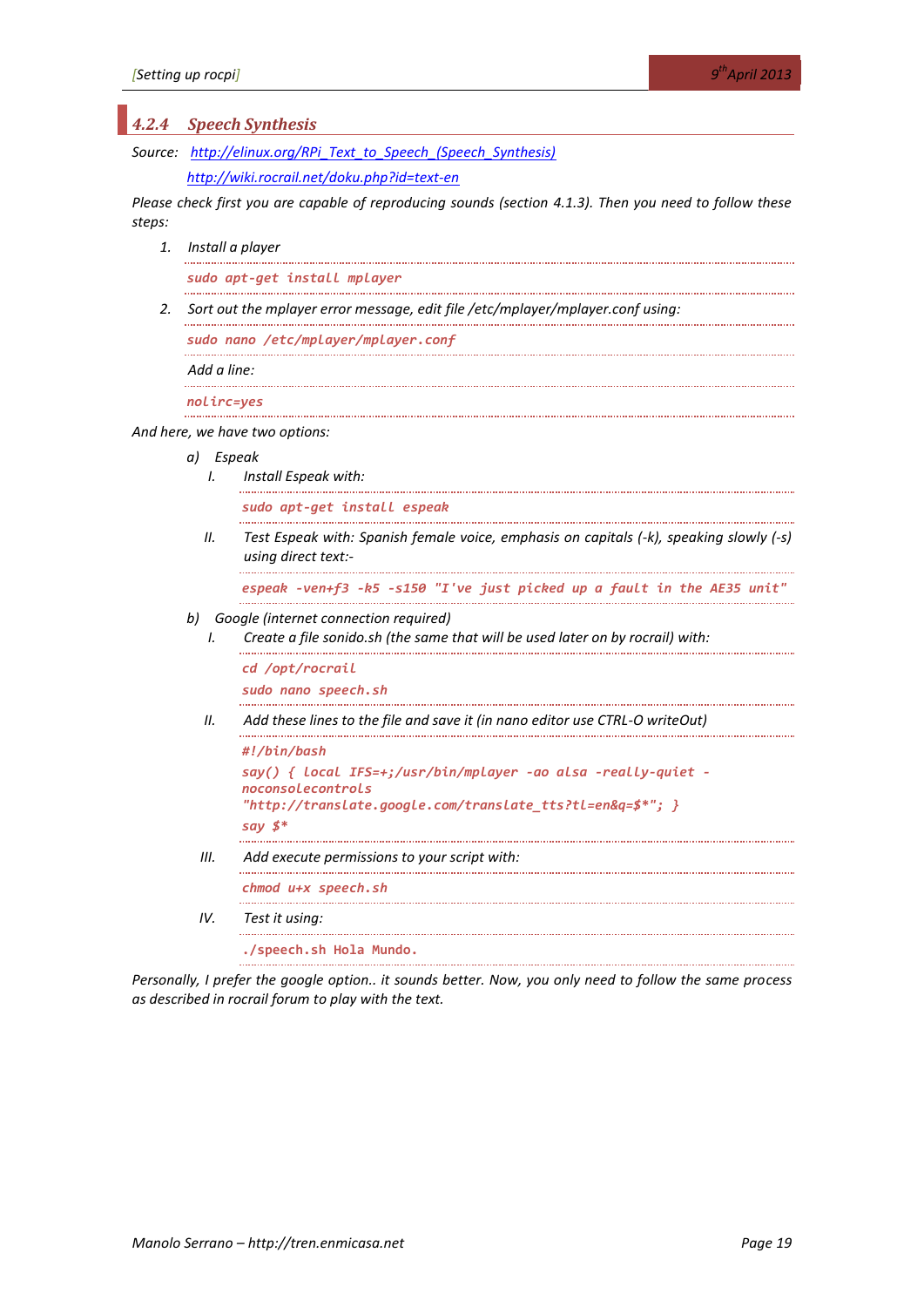#### <span id="page-19-0"></span>*5 Raspberry and PIC (RPIC)*

*The raspberry and PIC (RPIC) is a very basic electronic circuit to have a multiprotocol central station running in the raspberry pi.*



*RPIC is basically code running on a Microchip microcontroller (currently a pic16f1825)*

*The main motivation to produce this firmware has been the failure in making DDX running on the rpi [\(http://forum.rocrail.net/viewtopic.php?t=4763\)](http://forum.rocrail.net/viewtopic.php?t=4763). In the best scenario, the rpi was capable of use ddx through an usb adaptor, consuming a considerable amount of resources in the raspberry.*

*Thus, and inspired by the MDRRC Digital RailRoad Control by Robert Evers [\(http://vhaenchen.homepage.t-online.de/mdrrc/mdrrc.html\)](http://vhaenchen.homepage.t-online.de/mdrrc/mdrrc.html), I decided to develop my own ucontroller central station.*

*Yes, it is yet another solution for managing model trains. The main difference with other solutions is that rpic is born to be used jointly with rocrail and the raspberry pi. Of course, with the right HW adaptor, it could be used with other platforms, and with the right protocol, it could be also used by other pieces of SW… but for that purposes there are already many available solutions. The objective was to complement the raspberry pi with the minimum pieces of HW to get a full control center.*

*RPIC works together the rocpi library created for rocrail. There are basically two modes of use: as an auxiliary command station, or as the main command station.*

#### *5.1 RPIC as auxiliary command stations*

*As described in section [3.3](#page-5-2) the rocpi library can be used as a secondary station to make use of the GPIO port of the raspberry pi. In this case, the ucontroller and max3232 of the schematic, can be removed.*

*In the current version, what the user will obtain is:*

- *A led informing the daemon is up and running or not*
- *A button to reset the daemon (short pulse) or turn off your raspberry pi (pressing the button for more than 4 seconds).*

#### *5.2 RPIC as main command stations*

*The current features included in the firmware are:*

- *Support for MM1 and MM2 protocol*
- *Support for NMRA (long and short addresses) – 14,28 and 128 steps*
- *Support for NMRA accessories (no extended accessories so far)*
- *Support for writing CV.*

*There are some other eastern eggs - as the capability to generate MFX messages). The development is not completed and coming features include:*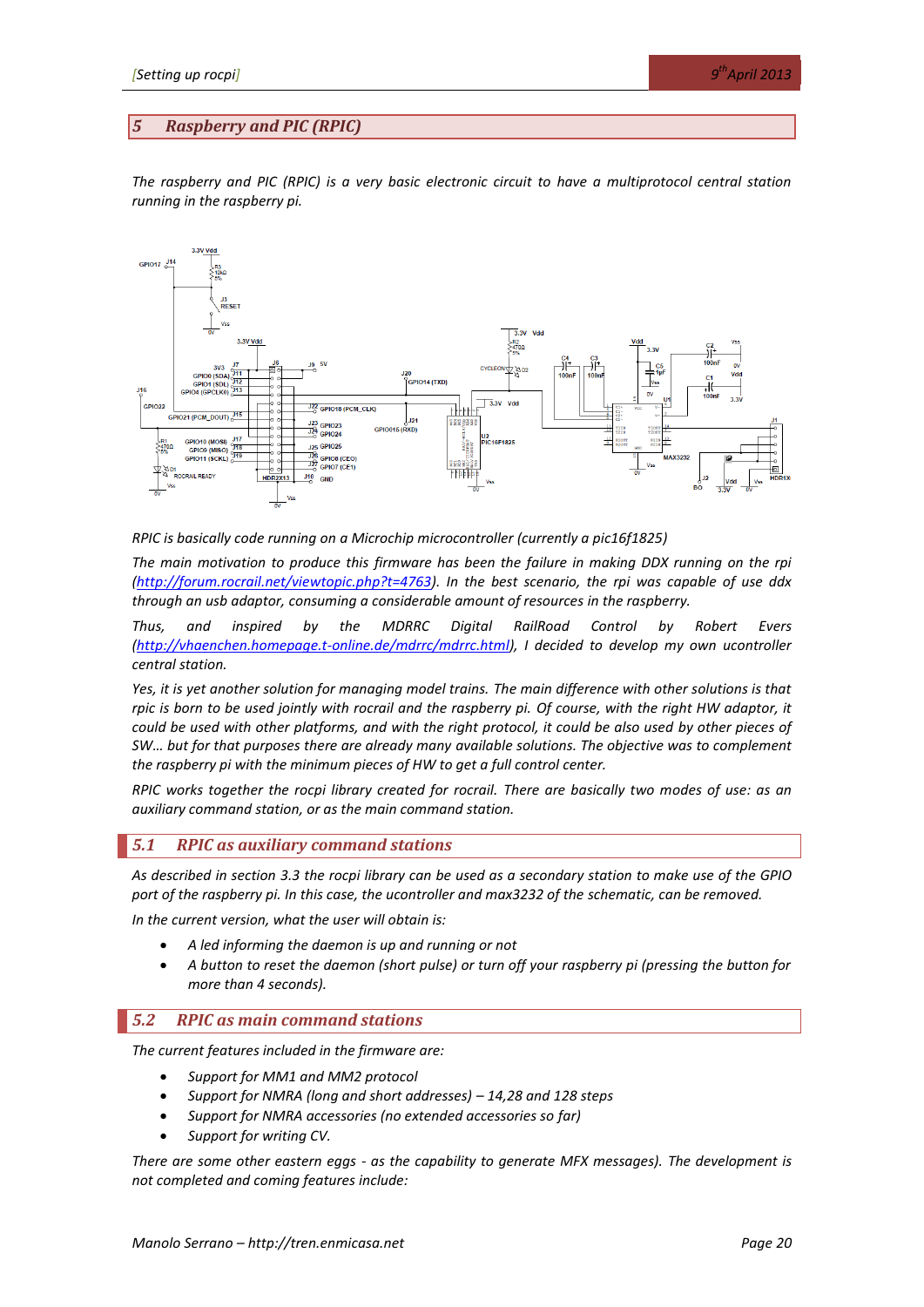- *Full support to reading and writing cvs, only on the main*
- *Segregated programing track (PT), with the possibility to run both the trains and send commands to the PT.*
- *MM accessories, MM1Fx and the special protocols MM3, MM4 and MM5 available in ddx (under demand)*
- *Capturing of power consumption from ORD-2 and ORD-3 boosters.*
- *At least complete the research on MFX*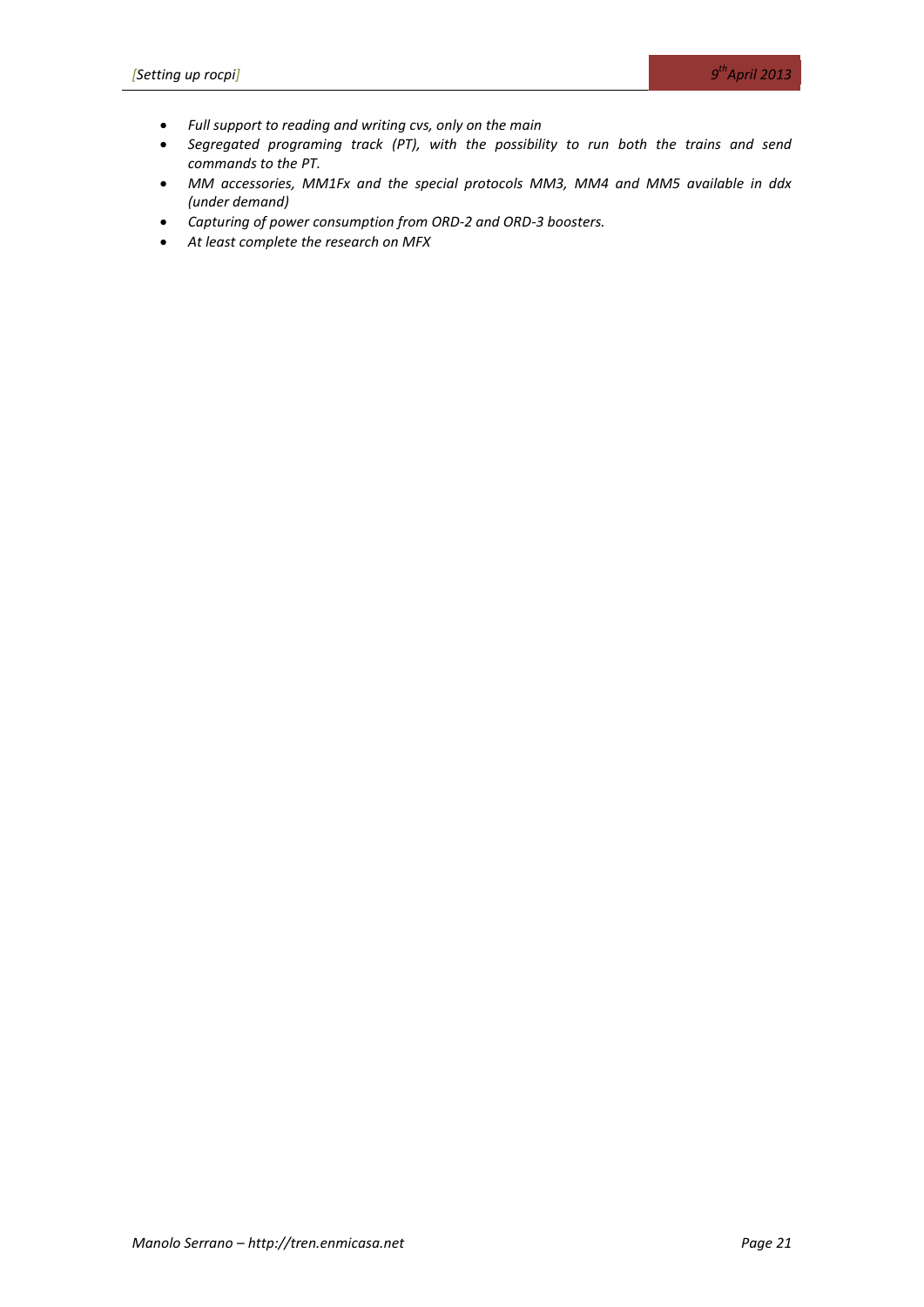# *6 Next steps*

*Some ideas to be check:*

- *Use other GPIOs for other functions:*
	- o *Activate the program track (PT).*
	- o *Capture through the 12C bus the consumption of different boosters.*